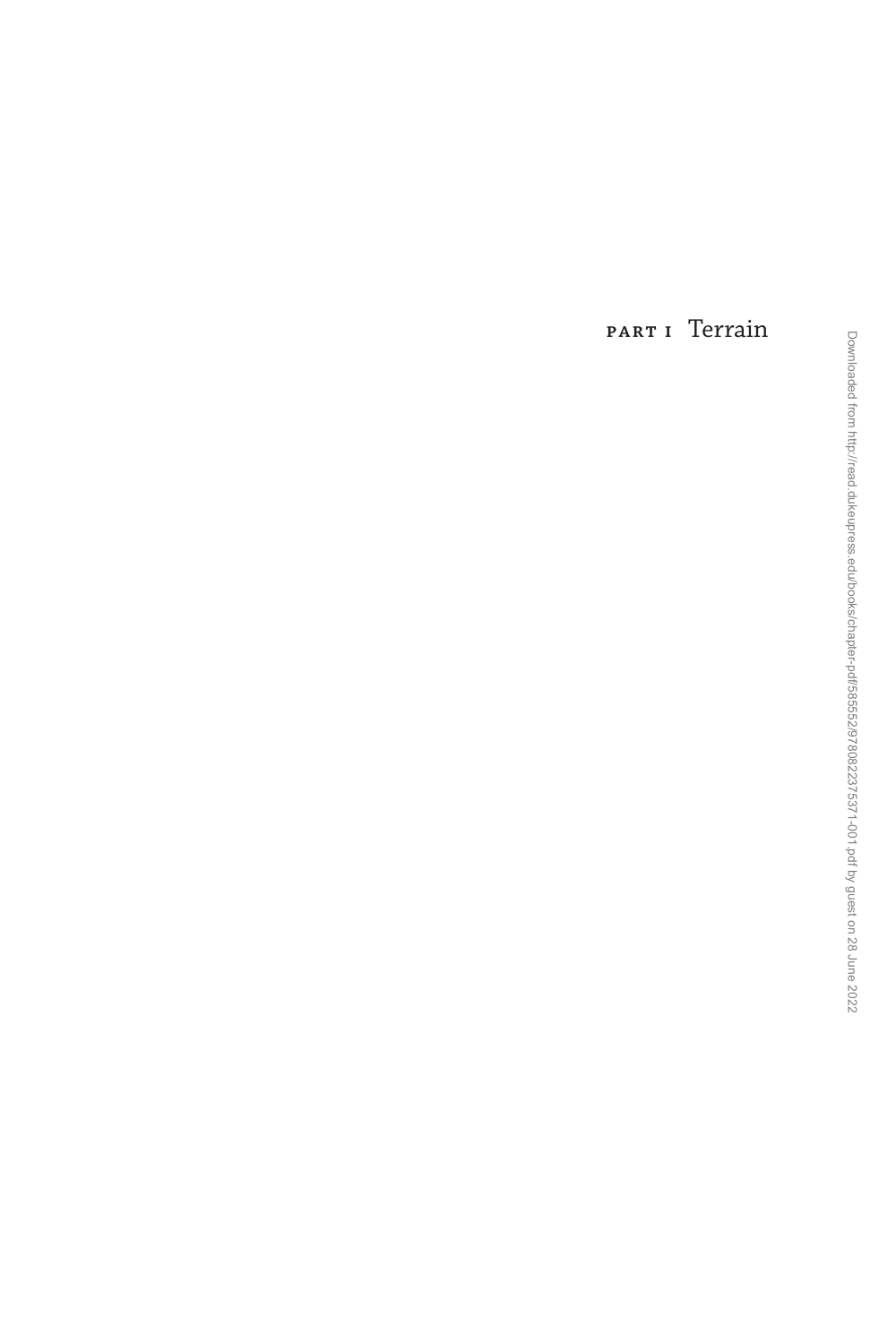# [Introduction](#page--1-0)

# *Blackout*

If there had ever been another time that was this dark, this hot, I could not remember it. The itchiness of the sweaty fabric on the couches sent most of us to the floor. We sprawled out on our backs, faces to the ceiling we could not see. The sticky carpet hardly offered more relief, but it felt good, I think, to take up more space. From the battery-powered boom box, the news commentator told us we were in the middle of what would become known as the Great Northeast Blackout of 2003. It had spread from the East Coast to parts of Ohio and Michigan, he reported, and Detroit was just one of several major urban centers covered in darkness.

"Who's that? Y'all heard him before." I could make out Janice's $^{\rm 1}$  $^{\rm 1}$  $^{\rm 1}$  silhouette as she propped herself up on her elbows and sent her question in my direction. Her generally clear, deep voice was shaky.

I imagined the newscaster from the am radio station sounded caught in time to these young women, who were between sixteen and twenty years old. His tone was official, uninflected, more standardized than an automated recording. The unfamiliarity of his voice added to the sense that we were in the middle of something we would be wrong to assume we understood, an event whose outcome we could not necessarily predict, even when the lights came back on.

"Yeah, he sound real old. Like he just creaked his ass out a coffin." Danielle's remark won a few uneasy laughs.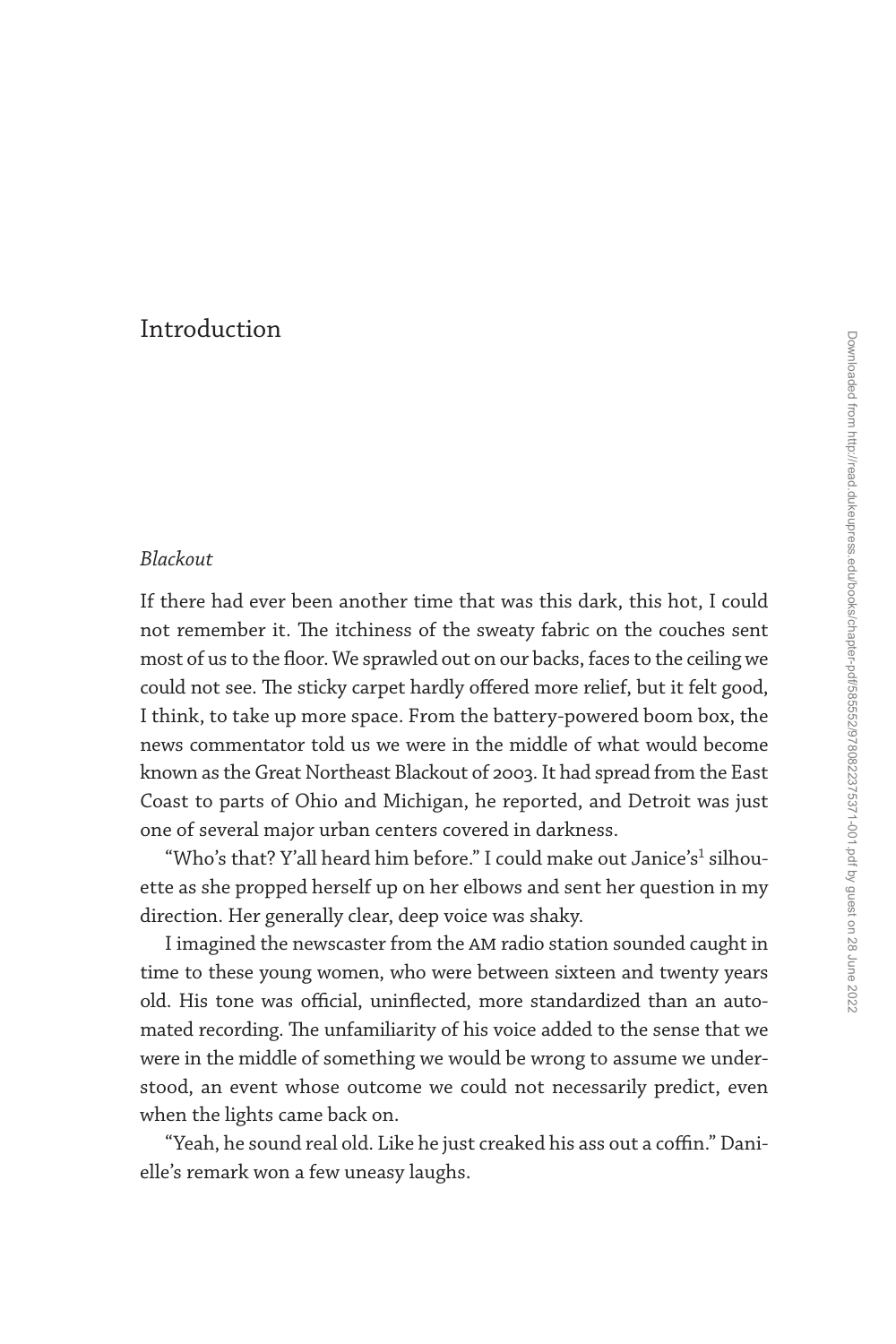I knew this was my cue and that I was expected to say something explanatory, since we were in the middle of playing out our usual script: someone expressed a veiled fear, someone else made a joke, and I offered information that the group either pretended to find comforting or tore apart, depending on the circumstances. But I was too hot and too tired from spending all day figuring out an emergency blackout plan with the agency's new executive director (a plan that appeared to be failing) to step into my role. I suspected that my silence, my lounging on the floor, and my hiked-up skirt were inappropriate for the director of the Fresh Start Homeless Shelter (a pseudonym) for girls especially during a crisis. But for now I hoped that we could just be content to not know together.

It was already past 2:00 in the morning. Some birds were chirping, which made it feel even more like a temporally suspended dark day. Someone asked for a story, a scary one to fit the current mood. Clearing my throat, I sat up and turned the flashlight on under my chin to illuminate my face, the way it's been done in countless campfire dramas, and began a meandering tale. Midway into a story that included mysterious woods and alien abductions, Janice stopped me.

"If aliens dropped down here, this be the last place anybody would be checking for," she said. The choir fell in line behind her.

"Shit!

"A homeless shelter?"

"What? Detroit?"

"What?"

"You know that's right."

"Anyway," Janice continued, "the aliens would come in and be like, 'They should have told us this is where they keep all the Black girls. Never mind, let's go back to planet Zeptron,' or whatever."

With that, my story was over. Our bubbling anxiety and fantasy talk of alien abductions had at least kept us buoyant. Now the possibility of our intergalactic undesirability deflated us back to the mundane logistics of Black girl reality. I turned the flashlight back on and scanned the room to see who was still awake. The remaining girls who were uninterested in making the walk back to their hot rooms by flashlight whispered to one another as they stretched out on the floor. Restless and no longer afraid, Janice shifted from position to position on the carpet. Tina's fingers played in her hair, making long shadows on the wall that looked like alien tentacles preparing to snatch Janice's brain. I kept that thought to myself, though.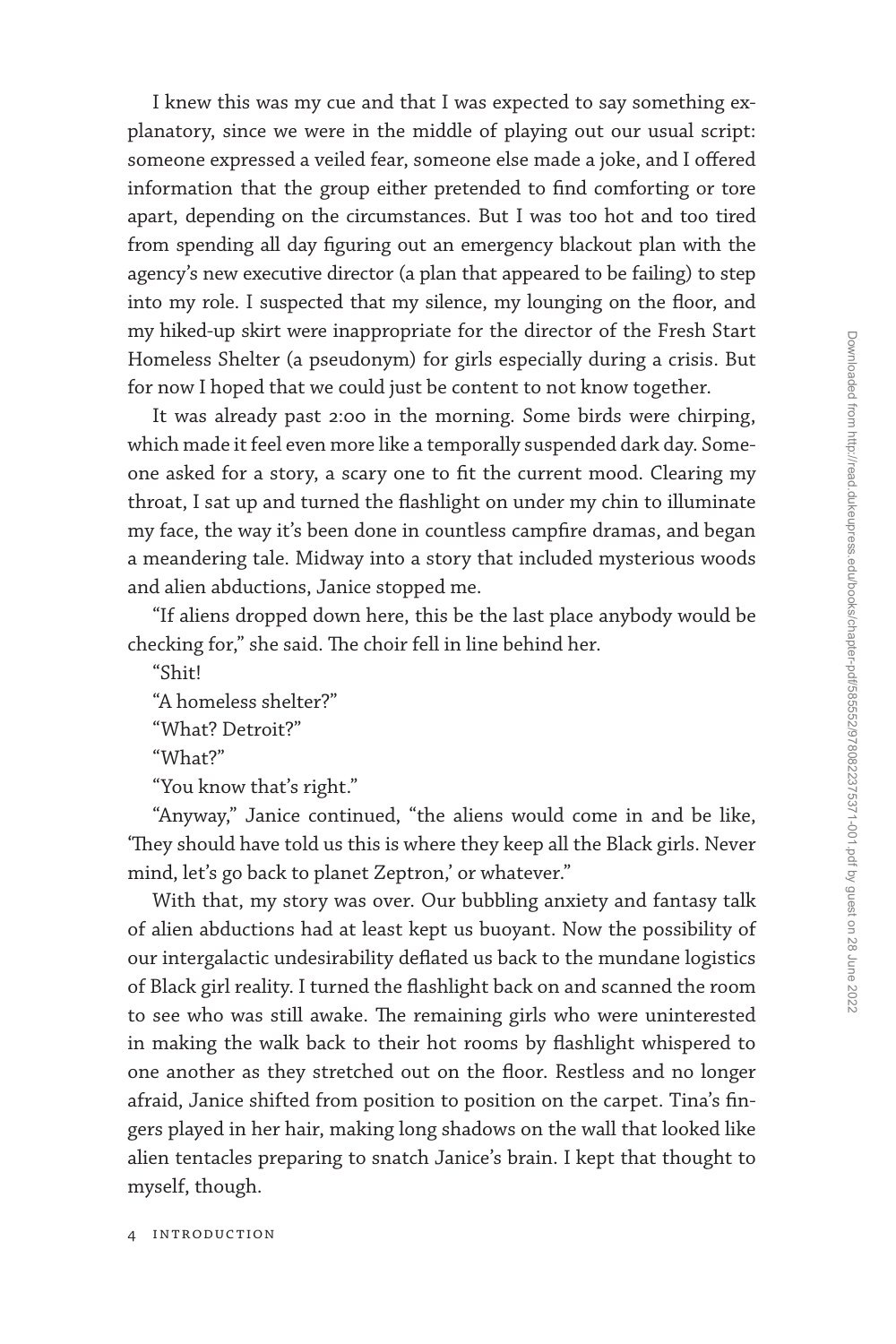This brief dialogue, seemingly unremarkable at first, had taken a turn that was not unusual among the residents of the Fresh Start Homeless Shelter and its independent living program. When Janice and the other residents considered the meaning of events, their commentary was regularly informed by what it feels like to live in bodies that are given multiple unstable identifications. These include, as I had just heard, blackness, femaleness, youth, nationality, and poverty. But these categories are less important than what they signify about discrepancies in the value of human life. As girls who were also Black and homeless, the residents of the Fresh Start shelter were constantly reminded of where they did and did not belong, how they should and should not be seen, and the consequences for stepping outside of the boundaries meant to define and contain them as poor Black girls. How they experience their lives is thus "inherently political,"[2](#page--1-0) even while their politics are inaccessible in the narratives that situate them in various, often competing, discourses. Despite these factors, the Fresh Start residents see themselves as more than either examples of resiliency or social casualties.

I write this introduction to the chapters that follow with a renewed urgency, as citizenship and the nature of the rights that it is grounded on are fiercely fought over in legislative battles and court decisions with lifeor-death consequences for young Black women like the ones who appear in this book. On the public stage of mainstream and social media and in the private spaces of intimate conversations, inclusion in the U.S. collective with the attendant protections, resources, and access that constitute social citizenship—accrues multiple and conflicting meanings. It is midsummer 2013, and the diverse U.S. population at large is debating the immediate and long-term significance of acts such as draconian laws restricting women's reproductive rights, suppression of voters' protections, drastic cuts to unemployment assistance, gun laws that favor perpetrators and create victims, and neoliberal processes involved in public education reform. Black girls and young women living in or close to poverty are the population most adversely affected by the implementation of these laws and reforms. Their vulnerabilities, however, are concealed by their displacement from the dialogues that swirl around them, even as these dialogues are grounded (on all sides of the debate) on intractable assumptions about Blackness, youth, gender, sexuality, and class.

Our contemporary concerns are not unprecedented, but they are unique in that they aggressively belie the belief that racism has been in decline since the election of Barack Obama to the presidency. The nation-state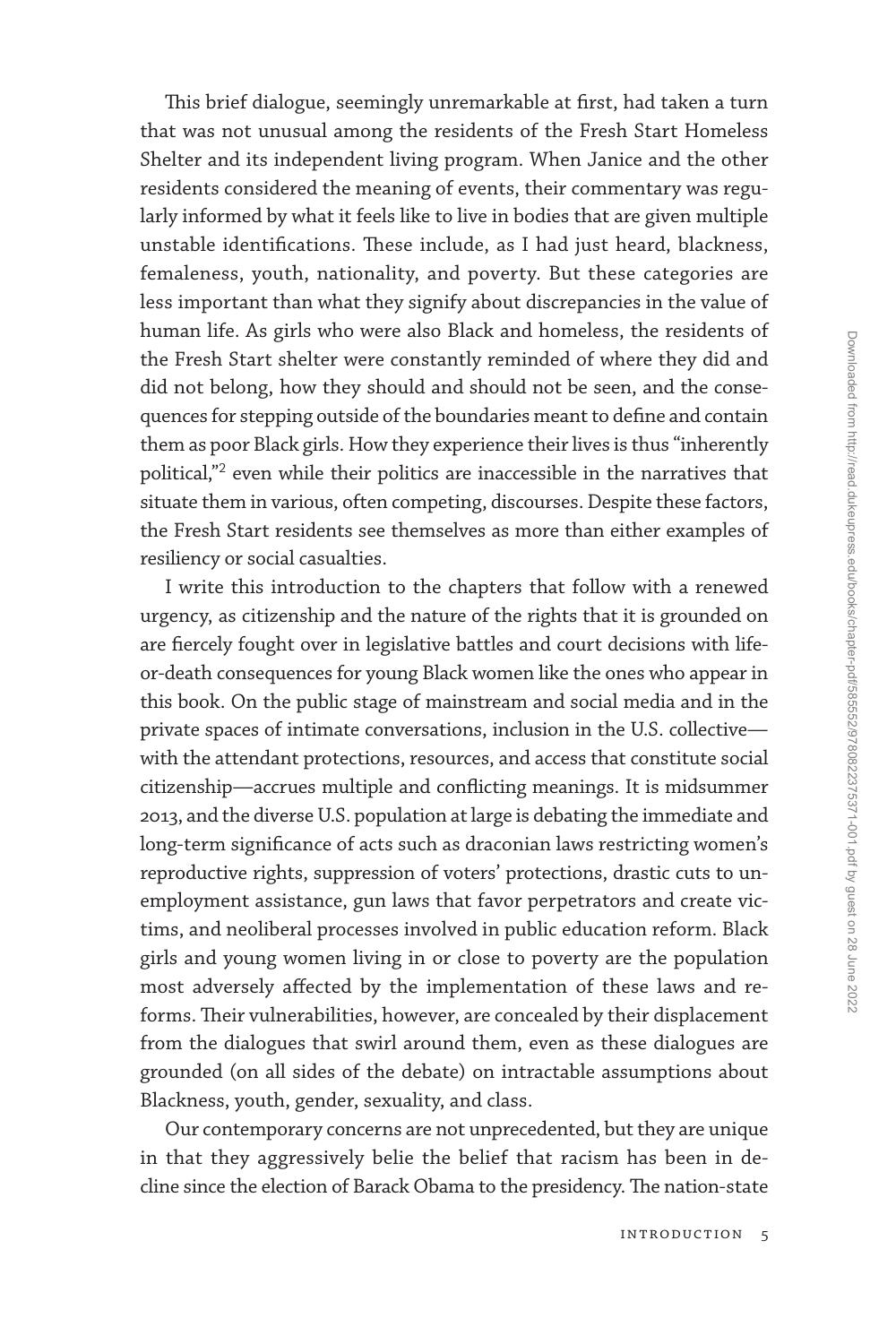known as the United States of America was built on the labor and exploitation of descendants of Africans and has been continuously legitimized through citizenship defined primarily by the racist and misogynistic exclusion of all but wealthy white male landowners. The more recent regressions represent only the latest innovations in ways to perpetuate inequalities in and through the state. The setting of this ethnography is the Fresh Start Homeless Shelter and its transitional living program in Detroit, Michigan, between 2000 and 2008.<sup>3</sup> Yet the larger dynamics of interlocking privileges, visibilities, powers, and inchoate resistance signal consequences that extend beyond the city of Detroit and the first eight years of the twenty-first century.

The young women from Fresh Start had yet to experience Barack Obama's presidency, but they had an intuitive inkling of what the aftermath of such an event might be, given the ravages of Hurricane Katrina and the stories that disaster made plain. The early twenty-first century anxieties that pulsate around the residents of Fresh Start like a song's rhythmic refrain echo the tensions that catalyzed the shelter's emergence in 1987, late in the presidency of Ronald Reagan. Contemporary characterizations of young Black women take shape within narratives about educational reform, urban renewal, social service policy, and the academy that are generally invested in identifying the source of urban ills and contemplating their possible solutions. In all of these cases, the stories that attract mainstream attention are those that characterize the lives of Black girls as dysfunctional sites on which reform and improvement strategies should focus. Yet even these narratives are few and far between, as our national consciousness around what it may mean to be Black, young, and exceptionally vulnerable is narrowly focused on Black boys.

I want to stay attuned to both the danger and the futility of placing Black youth in discursive predicaments where they must compete for space at the bottom.<sup>4</sup> The bleak statistics about both Black girls and boys reflect the material outcomes of an encompassing devaluation of blackness and the ravages of capitalism as they play out through the nexus of age, race, and gender.<sup>5</sup> Black girls and boys experience these social consequences differently. But in identifying methods for protecting and improving their lives, establishing hierarchies of inequity between them obscures the broad white supremacist terrain that inflects their shared social worlds. However, the stories of young Black women that I present in this book demand that we consider why a sympathetic liberal public will readily mobilize to protest the death or threat to life of Black boys, while the plight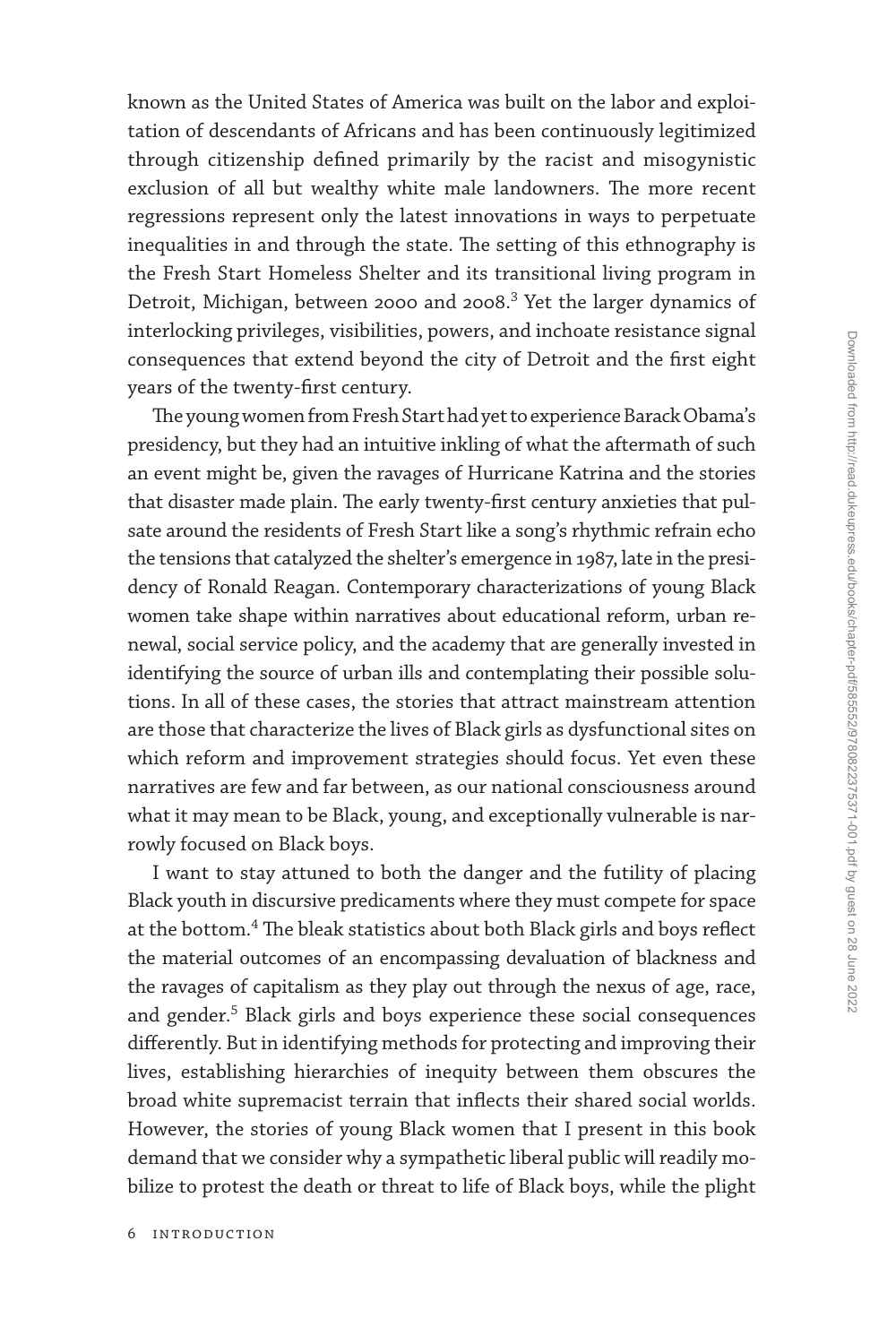of Black girls fails to garner a comparable response.<sup>6</sup> There is a history here. There is a historical project of recovering the pathologized Black community and the shamed Black family through the reclaiming of a fictionalized, normative Black masculinity inscribed on the bodies of Black boys—alive and, therefore, dangerous, slowly dying, or efficiently killed.

President Obama's My Brother's Keeper initiative is an example of the self-consciously anxious political moves that use a rhetoric of failed Black masculinity, primarily evinced by tropes of absentee fathers, to demonstrate the federal commitment to rescue the Black community from itself while effacing the state policies that devastate Black life.<sup>7</sup> In a critique of this initiative to "build ladders of opportunity and unlock the full potential of boys and young men of color," Mary Anne Case points out that girls and women are not only excluded from the capital investment in their futures but receive "less attention and encouragement" as they continue to primarily "be defined by their relationship to men.["8](#page--1-0) The Black girls in this ethnography are aware of the statistics and the policies that prevent them from being seen as more than minor accomplices in the at- and high-risk construction of Black boyhood, and even they often demonstrate a worrisomely greater concern about the well-being of boys and men than about their own.

*Shapeshifters: Black Girls and the Choreography of Citizenship* is unapologetically many things, just like the young women who appear in its pages. Ultimately, however, it is a book that presents an analysis of the contradictions and failures of twenty-first-century U.S. citizenship through the critical perspective of Black girls. *Shapeshifting* describes how young Black women living in the United States engage with, confront, challenge, invert, unsettle, and expose the material impact of systemic oppression. Shapeshifting is an act, a theory, and, in this sense, a form of praxis that—although uniquely definitive of and defined by Black girls—reveals our collective vulnerabilities. In the context of a homeless shelter in postindustrial Detroit, *shapeshifting* most often means shifting the terms through which educational, training, and social service institutions attempt to shape young Black women into manageable and respectable members of society whose social citizenship is always questionable and never guaranteed, even as these same institutions ostensibly encourage social belonging.

In the pages of *Shapeshifters*, Black girls speak the truth of their lives, opening up much-needed theoretical space for interrogating how power, value, and protection are conferred and refused based on corporeal readings of individual behaviors, and how those processes are enacted on the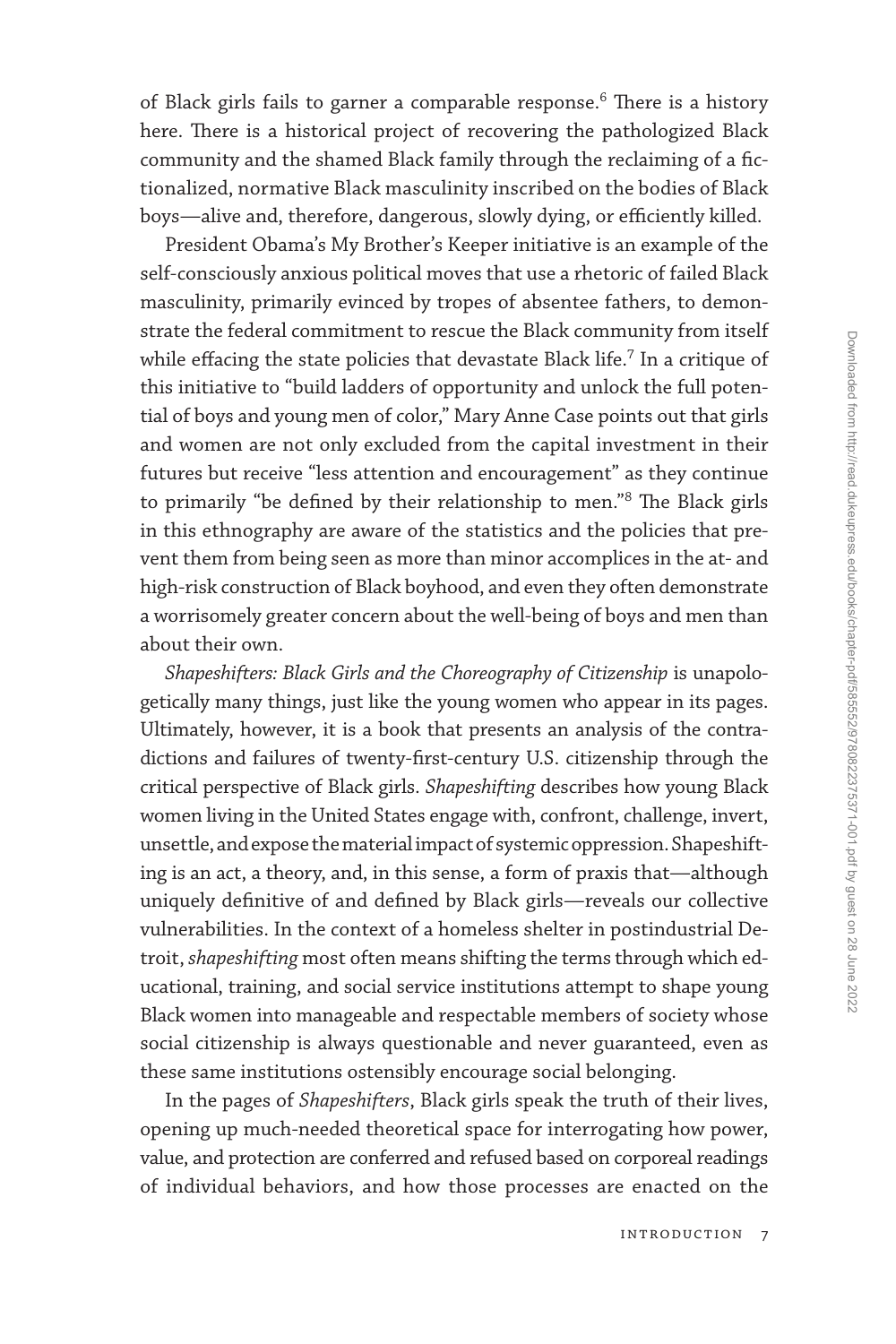bodies of young Black women. The experiences of the residents of Fresh Start both inside and outside of the shelter establish the narrative arc of this book. Their reflections on why their lives unfold in the ways they do, as well as the decisions they make and the actions they do and do not take because of this, are the basis of my theoretical frame. Yet, although I center Black girls in *Shapeshifters*, I do not consider Black girls units of analysis I need to romanticize to counter negative representations. Black girls are not the problem. Their lives do not need sanitizing, normalizing, rectifying, or translating so they can be deemed worthy of care and serious consideration. I ask that instead of approaching their stories as narrative puzzles to be solved by superficially affixing them to the theoretical perspectives developed through Black feminism, queer theory, youth cultural, and girlhood studies, for example, we explore their potential to inform and transform theory and, thereby, its ripple effect on policy and material realities. I ask that instead of a one-sided reading of Black girls, we open ourselves up to a conversation with them with the full expectation that we will, at least, be changed. Ultimately, through these individual shifts, perhaps we can develop collective strategies for living fuller, self-defined lives without the threats of extinction that attempts at living in this way generally incur when you are young and Black.

The interlocutors I call into the conversation with the Fresh Start residents cover and cross various disciplines, genres, locations, and time periods and fall into the messy, overlapping categories of scholar, activist, and artist. I employ them to talk with and about young Black women because their work helps formulate a liberatory politics that begins but does not end with Black girls. Although I have confidence in this dialogue, I am humbled by the limits of the work and am grateful for the reminder of the anthropologist Jafari Allen that "scholarly work does not create everyday resistance within and survival by the most multiply vulnerable among us, but it can give light to it—helping expand recognition of those sites as legitimate political expression" (2012, 221). Allen's words also point to the charge that Cathy Cohen persuasively presents in her game-changing article, "Deviance as Resistance." Addressing interdisciplinary African American studies scholars, Cohen advocates for research agendas that focus on the everyday politics of the most marginalized members of the African American community to determine "how the normalizing influences of the dominant society have been challenged, or at least countered, often by those most visible as its targets" (2004, 30). A centering of infrapolitics (Scott 1985) or politics from below (Kelley 1994) as taken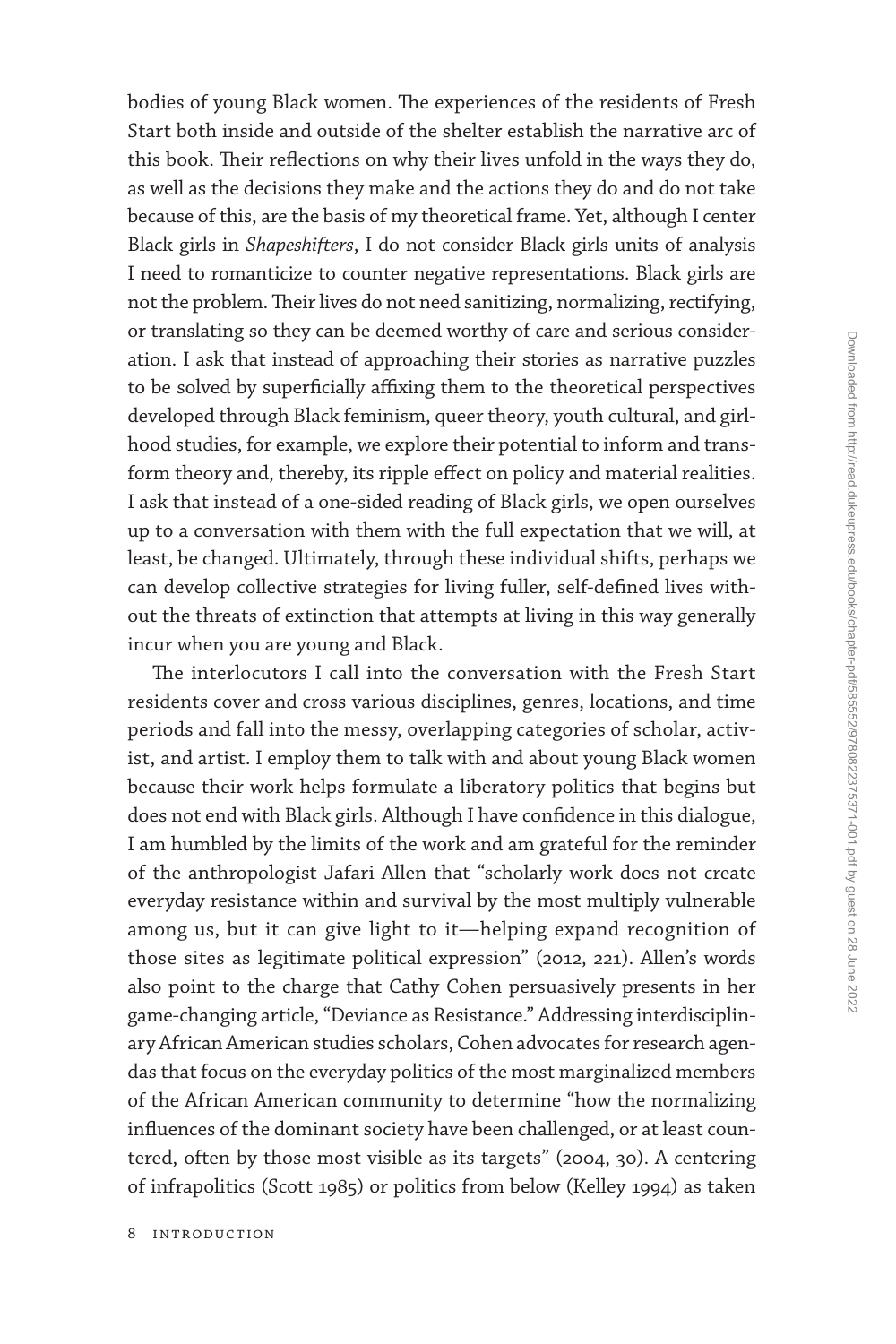as well as its theoretical entree, method of investigation, and ethical core. Working from this starting point, I situate both the mundane and seemingly spectacular occurrences in the lives of the Fresh Start residents as a challenge to the myths that construct and uphold social citizenship in the United States. Thus, the focus on young Black women here stems from the imperative to interrogate how categories of race, gender, and age are created and re-created to undergird systems of power and establish the social construction of Black girls and Black girlhood.<sup>[9](#page--1-0)</sup> Cohen's directive summons significant interlocutors to this ethnography. Interrogating structures of power as a part of developing new ways

of identifying and mobilizing Black politics is work that has been undertaken by Black feminist scholars and activists (Giddings 1984; hooks 1990 and 1999; Collins 2000), particularly Black feminist anthropologists (Bolles 1996; Harrison 1997 and 2008; Mullings 1997; D. Davis 2006; Ulysse 2007) and queer theorists (Muñoz 1997; Allen 2011; R. Ferguson and Hong 2011; Judith Halberstam 2011; J. Jack Halberstam 2013). The rigor of their analyses matters most in the context of *Shapeshifters* for the book's potential to conceptualize and enact oppositional politics that redefine "the rules of normality that limit the dreams, emotions, and acts of most people." (Cohen 2004, 12). Janice and her peers present alternatives and possibilities for living in ways that honor individual humanity and, like these radical scholars, long for the vital link that can transform living on the fringe and working outside of normative ways of life to the center of a transformative politics. These shapeshifting young women reveal the destructive nature of normative ways of life that valorize white supremacy, patriarchy, and modes of production that render young Black women at best superfluous and at worst valueless. Yet, when it seems too easy to write their actions off as failures or ineffective reactions to failure is precisely when an oppositional lens is most necessary. In other words, Black girls should not be objects of critique and/or worry but should be seen as the vanguard of a political movement capable of building and creating what neoliberalism dehumanizes and destroys.

up and refined by Cohen is what I intend to be the heart of *Shapeshifters*,

# *Missing the Middle*

Although there are many narratives in *Shapeshifters*, Janice's is the hub from which most events and stories originate and where they intersect. It is Janice's analysis of the "missing middle" that also lays the foundation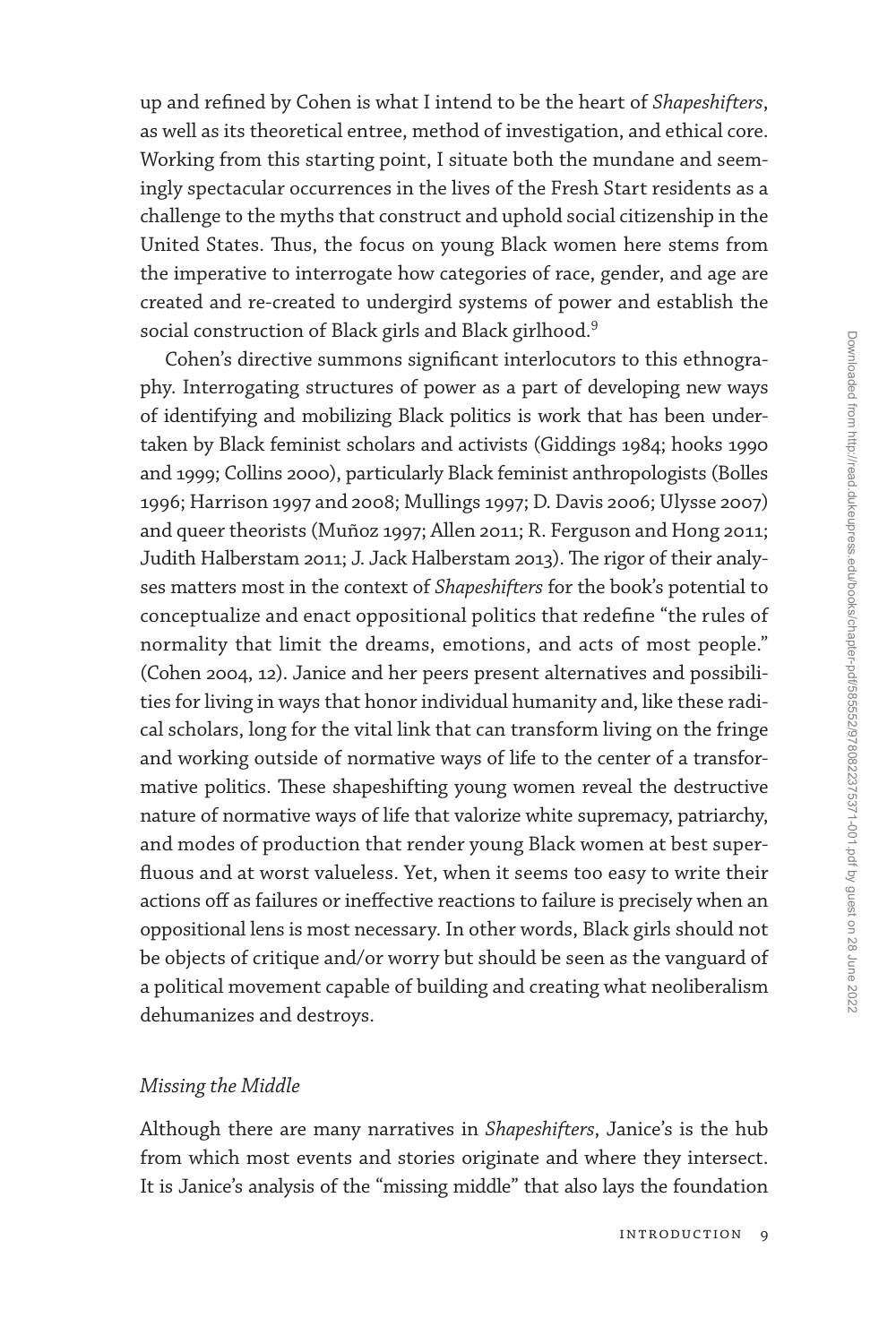for the concept of shapeshifting that is developed across settings and enacted at various moments in the text. Janice uses the term *missing the middle* to describe the tendency on the part of the adults she encounters in her daily life (including the Fresh Start program coordinators, teachers in her public school and training program, and caseworkers) to view her and the other young Black women in the shelter as stagnant statistics instead of human beings. In this case, as Janice explained to me, the middle includes:

The way we always have to think about how other people see us and compare it to how we see ourselves. I mean it is really who we are and what we need to do on a daily basis to survive being Black and female in this world. But, I mean, not just surviving like getting a job and getting a degree, but surviving by holding onto our truth. The truth you don't see on tv or in the papers like you should. They miss the middle because they are always focused on the outside and making assumptions about who we are. There's a lot in the middle, but who's trying to hear that?

For Janice, the missing middle is the thick, complex, richly textured, and uncategorizable aspects of the lives of young low-income Black women, and that is what constitutes their "truth," or their legibility as fully human. Her words convey a double consciousness that is both aware of external assumptions made about Black girls and attuned to the fact that Black girls create their own measures of success, health, and happiness. One of the key analytic gains of Black feminism has been what Janice calls missing the middle—or, in other words, compelling representations and theorizations of the lives of Black girls to place Black girls experiences "at the center of analysis" (Collins 2000, 44). Missing the middle is a statement about intersectionality, multiple jeopardy, $10$  and the peculiar position of Black girls in the United States. Missing the middle speaks to Black girls' understandings of their rights as citizens and how other people abuse these rights. The missing middle is grounded in Black girls' identification of the complicated interplay of external and self-evaluations fueled by the representational work of labels and tropes hurled at them from multiple points of origin. One of these points is the nexus of intersecting discourses erected around youth culture, girlhood, low-income black communities, and social mobility in the United States.

Janice is the central figure in *Shapeshifters* for several reasons. She was one of the first young women I met when I came as a volunteer to the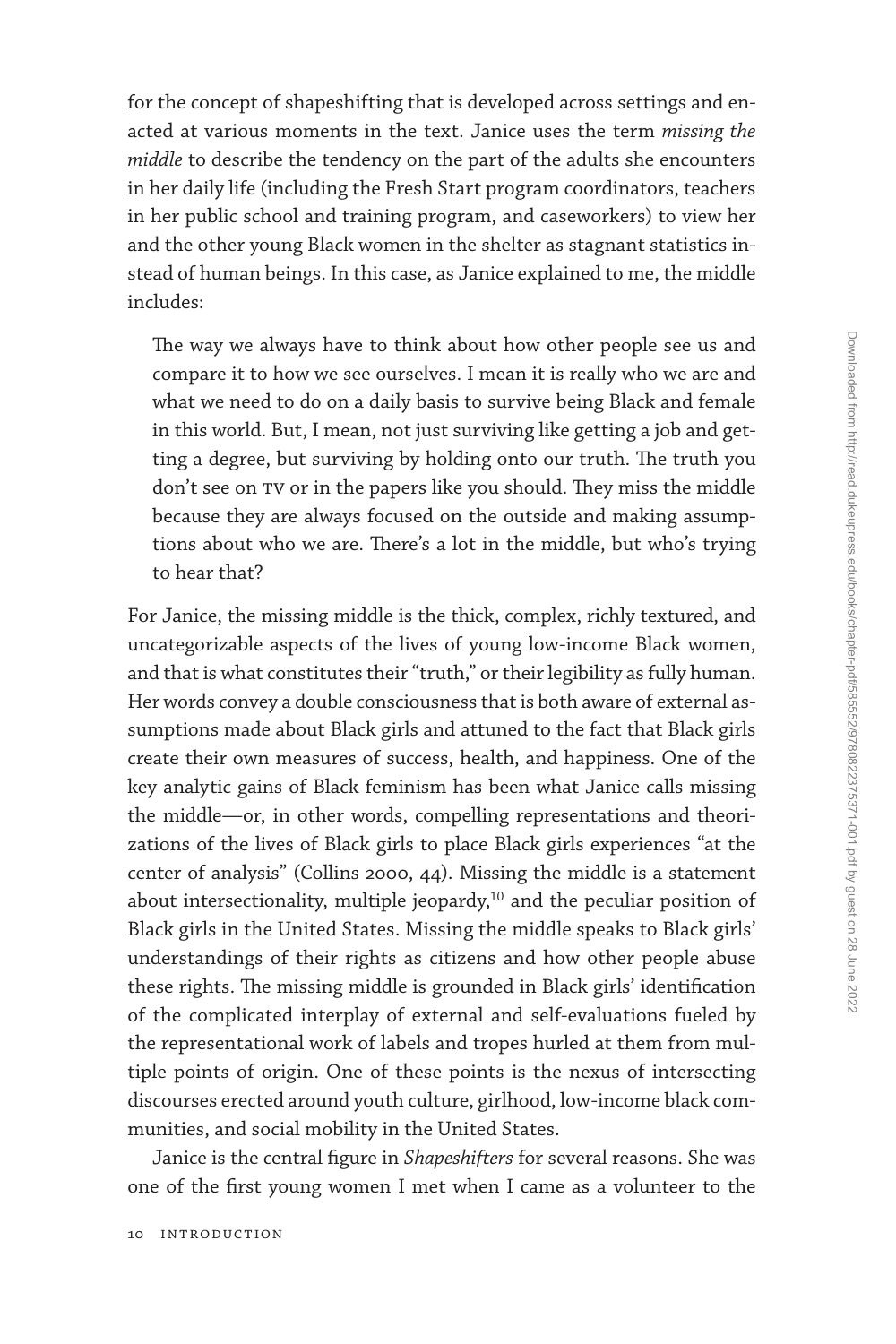larger social service organization, Give Girls a Chance, that housed the Fresh Start Shelter, and we quickly developed an intimate bond. At the time, she was a participant in the Community Outreach Program, but she would eventually participate in all three Give Girls a Chance programs, which gave her an experiential overview of the entire organization.<sup>[11](#page--1-0)</sup> In addition, Janice's family included her younger sister Crystal and an extended network of female cousins who provided an accessible and willing group of young Black women who were surprisingly diverse in terms of aspirations and life philosophies although they were from the same biological family. As I became closer to Janice and her teenage sister and cousins, I also got to know her grandmother, her mother, and her aunts. The adult women in the Brown family provide a historical grounding for the stories of the girls.

# *The Problem with Youth: Youth Culture and Girlhood Studies*

Popular social commentary and academic research on children; youth; adolescents; teenagers; the Me Generation; and Generations X, Y, and now  $Z^{12}$  $Z^{12}$  $Z^{12}$  reflect the relationship between the ideas and images used to categorize young people and larger social trends, economic anxieties, and political agendas. The concepts of *children* and *childhood* as an identity and a period of time distinct from adulthood emerged as early as the fifteenth century. According to Tracey Skelton and Gill Valentine, the "mythical condition" of childhood grew and became part of the collective consciousness in the nineteenth and twentieth centuries, as mass schooling was introduced in society (1998, 3). With the rise of industrial capitalism and the expansion of the time thought necessary for children to be engaged in schooling, the transitional period of adolescence was born. Adolescence, as a purely distinct and conceptually loaded period apart from childhood that is similar to other social categories, has been variously called imaginary, made-up, and invented due to the diverse ways in which definitions of adulthood $13$  have been manipulated to fit the interests of dominant ideology and the prevailing economic structure.

Childhood—encompassing a younger age range than adulthood and connected to the ideas of domesticity, motherhood, and safety—has been crafted as a time for growth and development, for innocence and dependence. In this vein, children are perceived as being in need of care and attention that are grounded in the intentions of guiding and protecting. Adolescence, in contrast, "was invented to create the space between the innocence of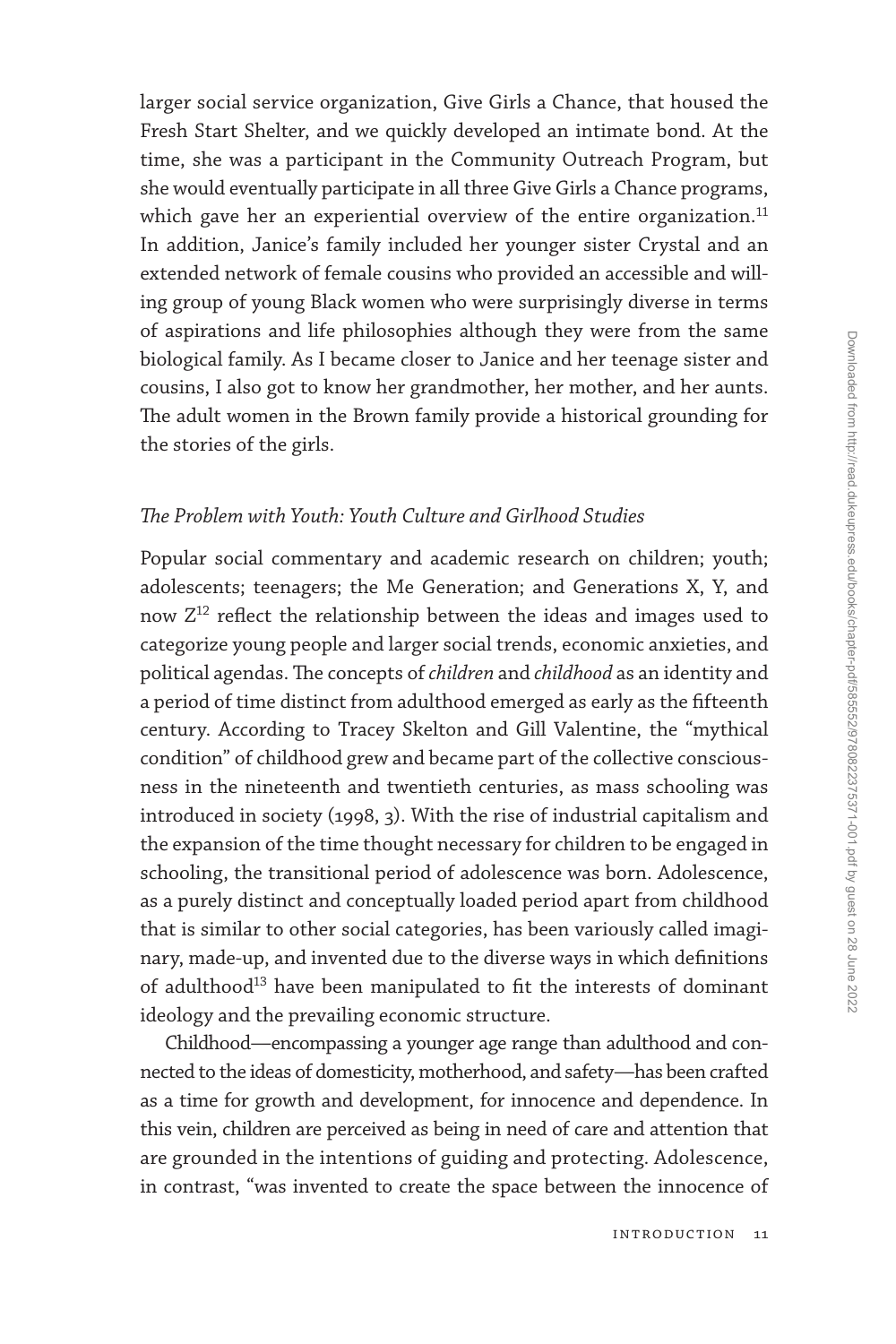childhood and the realities of adulthood" (Skelton and Valentine 1998, 4). During the early twentieth century, adolescence as a monolithic and slippery category of unidentified youths started to cleave into different subcultures, according to the work of researchers concerned with tracking and ensuring what they saw as proper transitions into adulthood. Stanley Hall (1904) demonstrates the early concern with defining the differences among young people, so that the differences are correlated to perceived threats posed by nonwhite youth to the social order.

It is fair to say that research on adolescence has largely been written from the perspective of fear. Hall's work betrays the tension of straining to protect middle-class values by controlling and containing the working and lower classes, with the delineated boundaries of adolescence a critical part of how value is attributed and social responsibility assigned or abdicated. Throughout the history of academic work on youth, the idea of control and containment is a recurring theme. Youth increasingly represent middle-class anxieties, and the particular subpopulation of youth in need of systematic subjugation changes to meet the prevailing embodiment of racialized fears and the concern with enforcing class- and genderbased boundaries. Thus, the category of adolescence, like those of race and gender, is essential to defining and limiting citizenship. Black girls are, therefore, forced to confront their supposed inferiority and deviance on multiple intersecting and continually shifting social planes—adolescence being one of the critical places of intersection. There are overlapping and mutually reinforcing similarities between the ideologies surrounding young people and the practices enacted to control them and the ideologies used to monitor and contain the lives of Blacks (especially Black women) through codes of respectability and boundaries of exclusion. These intersections complicate the ways in which young Black women mediate experiences in the public and private spheres.

The field of girlhood studies has questioned the changing nature of citizenship for young women who are defined primarily by their status as both female and adults in the making. Scholars across disciplinary orientations writing in this field have addressed the historical absenting of the experiences of girls in the context of youth cultural discourses, both in the academy and in popular culture. Part of their work has been to document the evolution of the idea of girlhood as a specific period of time in the life cycle of women, and to present the evolution of girlhood studies as an academic intervention that questions the privileging of boyhood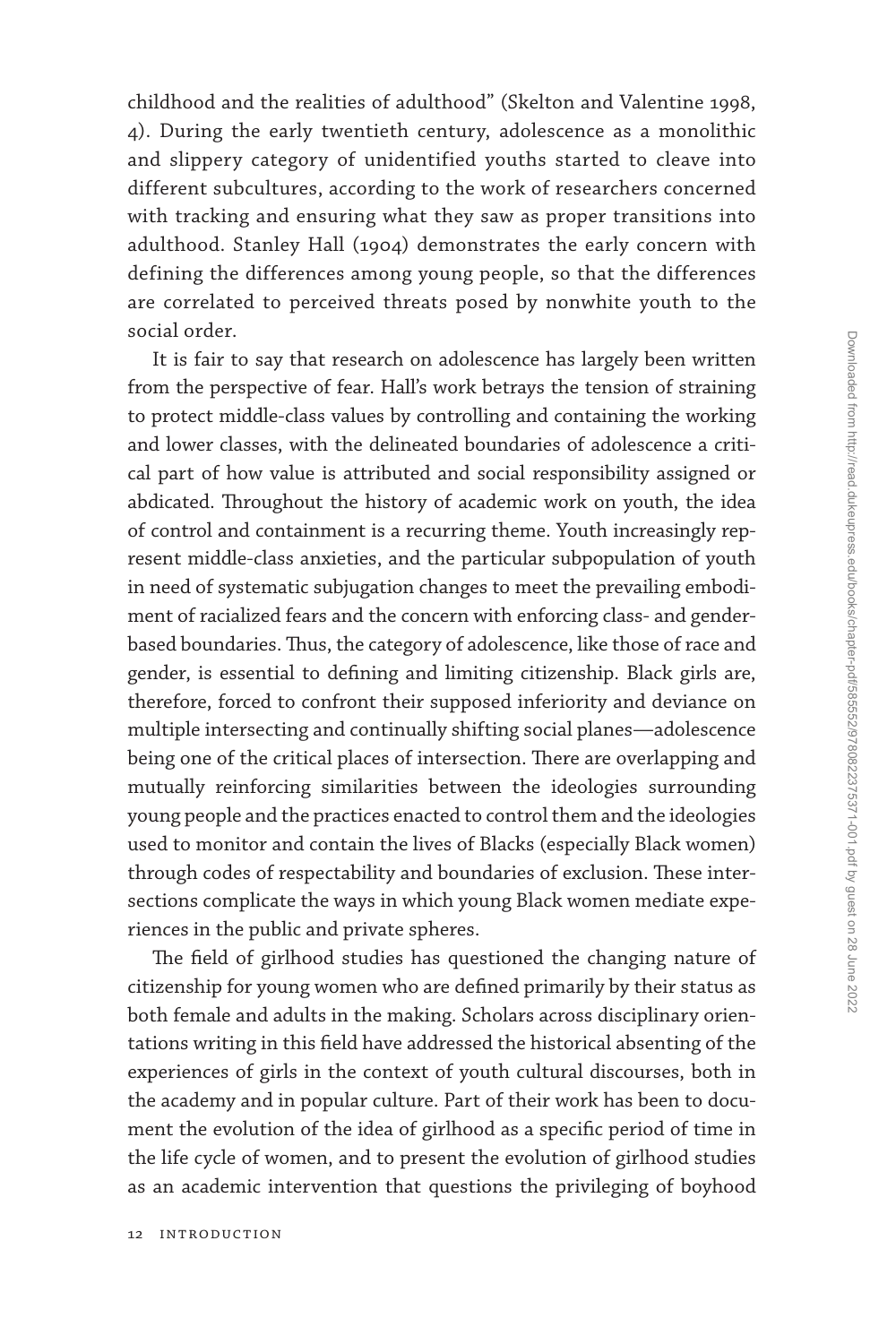and masculinity in youth studies (see, for example, Ward and Benjamin 2004; Caron 2011). Although youth in general are seen as "scapegoats for social unrest, social change, and civic disintegration" (Harris 2004, 65), in more recent scholarship on young women, the modern girl emerges as a contemporary problem, and the discourse on girls and their cultural spaces as a commentary on modern life. As Caroline Caron states, "the spectacular modes of girl culture which, then and now, raise concerns about girls today are in this sense always part of debates about citizenship and culture" (2011, 77).

The range of concerns addressed through girlhood studies in the late twentieth and early twenty-first centuries includes interrogating the idea of a universal girl conceived as white, American, and middle class and burdened with the baggage of internalizing the negative connotations of her marginalized gender status. The link between girls and women has received much less attention than the study of girls as a unique and "separate entity" (Ward and Benjamin 2004, 23). Bullying between girls and "mean girl" culture, girls' navigation of institutions from family to school and religion, girls as consumers and producers of popular culture, girls' embodiment and the disciplining of their bodies, and sexuality are the social arenas that are most frequently under investigation. For many of these subjects, ethnography has become the preferred methodology to use in investigating the particularities of girls' lives. Although revealing the texture and complexity of girls' experiences is the underlying goal of girlhood research across these topics, we can still discern a dichotomy for young women that Anita Harris defines as the "can-do" or "at-risk" girls (2004, 9). Through this binary comes the rise of the über-productive self-made girl of the twenty-first century and the continuation of the trope of the perpetually at-risk girl rendered unproductive and, ultimately, surplus by a combination of factors such as her race, class, geographic location, and sexuality. These are generally discussed in terms of another dichotomy: either her bad choices or external structural failures. Harris illuminates the ways in which funding efforts support initiatives that capitalize on the leadership capacities and civic engagement of girls rather than addressing the circumstances many young women face, such as concerns for their bodily safety, physical and emotional health, and overall ability to be cared for and care for themselves. State support for the ideological and material construction of this self-made girl additionally valorizes the previously at-risk girl who becomes a success through her own fortitude and hard work, despite the array of obstacles she might face.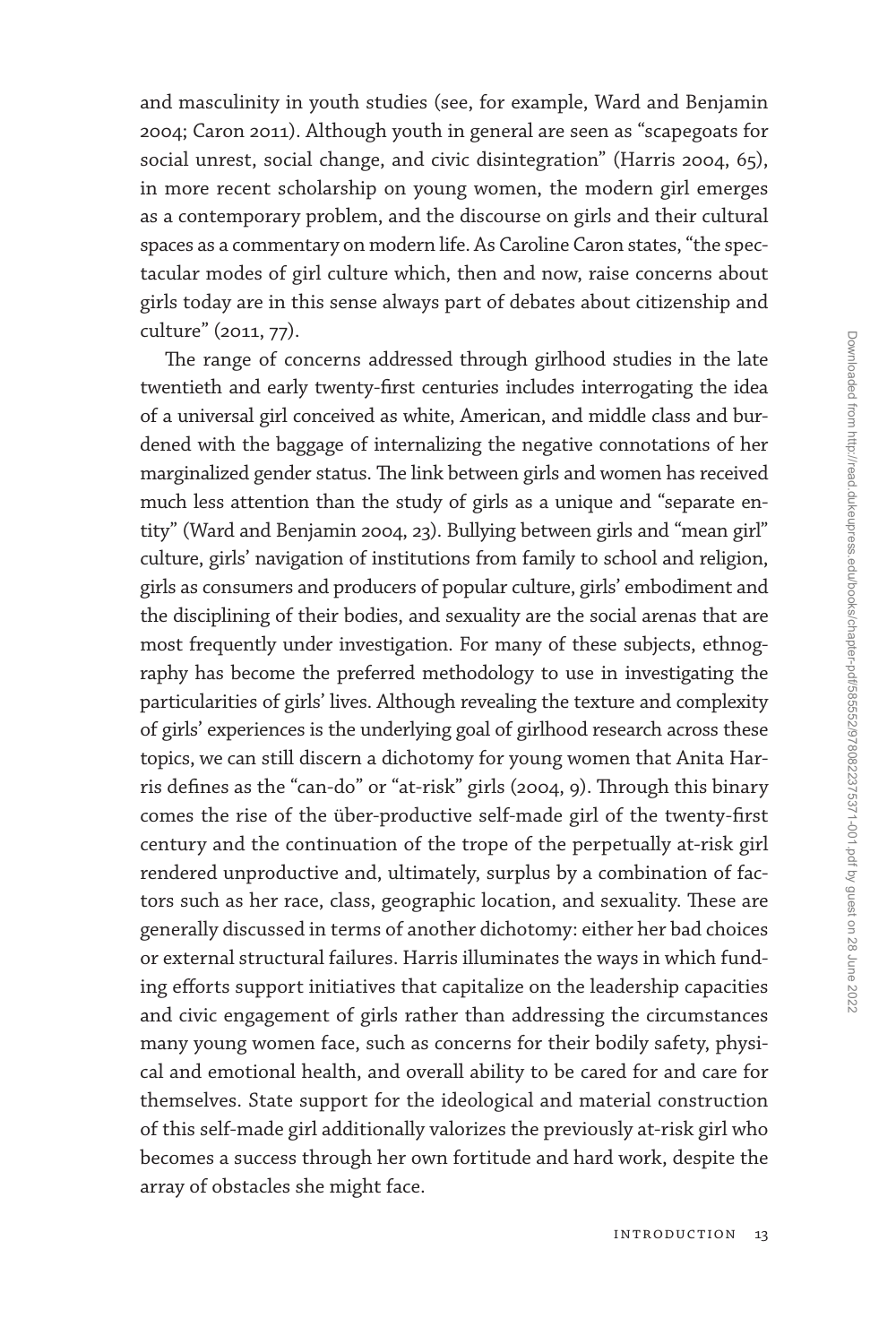*Shapeshifters* is concerned with populating the space around the illegible Black girl in youth, cultural, and girlhood studies. I find Harris's dichotomy useful for thinking about how the Black girls in this text occupy both categories without necessarily receiving the benefits of valorization (the can-do girl) or protection (the at-risk girl) implied through the binary. The Fresh Start residents are officially defined as embodying and managing dangers that make them risky, at risk, and high risk. At the same time, social institutions charge them with transforming their circumstances, so they exemplify Harris's can-do girls. Their at-risk status is a baseline requirement for inclusion in the Fresh Start shelter and other social service institutions. Yet their actions in these institutions reflect the fact that their "can-do girl" behavior is, in many ways, part of the actions they must perform to insure their livelihood. The self-made can-do girl Harris describes is both supported by and supports the state through her leadership skills, advocacy for the state and community, and ability to act as a good consumer citizen. $14$  However, the labor of the Black girls in *Shapeshifters* is not legitimized by the state and is, in fact, categorized as detrimental to the normative practices that constitute the state.

#### *Urban Ethnography and the Missing Black Girl*

For over half a century, Black girls have been the absent referent in urban ethnographies in the social sciences, which instead have been chiefly invested in explaining the life patterns of poor young and adult Black males. During the height of the civil rights movement and continuing into the following decades, both federal agencies and individual sociologists and anthropologists (often working in tandem) studied Black men living in poverty in rapidly deindustrializing inner cities as the main characters in the story of urban decline and social disorder. The concerns about urban poverty, migration, and the resulting shifts in neighborhood composition were also concerns about the stability within and reproduction of the male-headed nuclear family and middle-class status.

St. Clair Drake and Horace Cayton's *Black Metropolis* (1945) marked the beginning of a social science tradition that continues into the present of studying the Black inhabitants of the Bronzeville area in Chicago's South Side (Wilson 1987). The migration of southern Blacks to Chicago illuminated the internal ruptures in the Bronzeville Black community as Blacks from the lower, middle, and upper classes lived in fairly close geographic proximity. The chapter titles in *Black Metropolis* ("Style of Living—Upper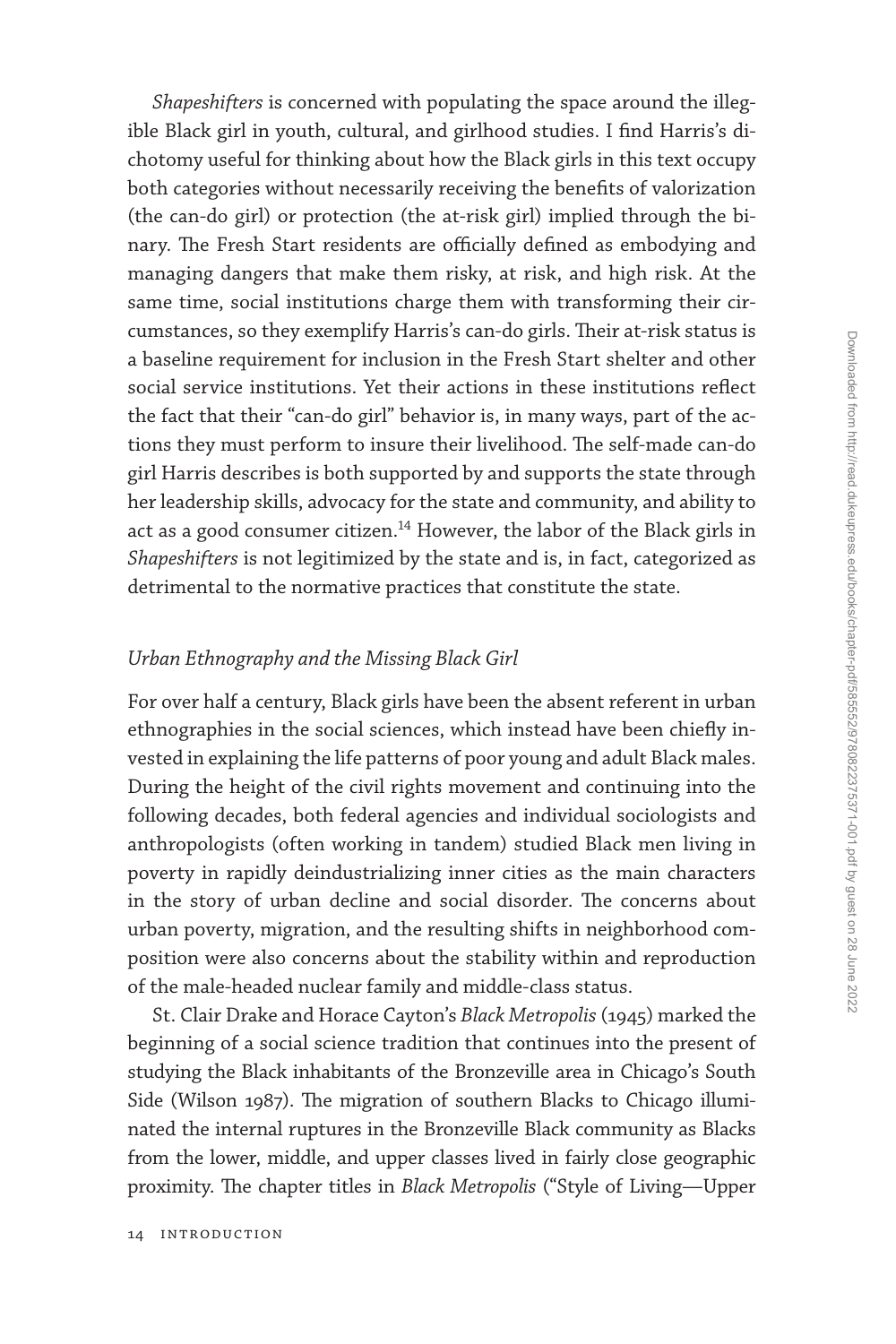Class," "Lower Class: Sex and Family," "The World of the Lower Class," "The Middle-Class Way of Life," and finally "Advancing the Race") reveal the assumption that bridging the gaps between the classes in the Black community, made visible through lifestyles and behaviors, could lead to the "advancement of the race." In one of the text's most compelling passages, Drake and Cayton recount the internal monologue of an uppermiddle-class physician responding to a house call in a lower-class community where a woman has stabbed a man in a tenement building:

For a moment, Dr. Macguire felt sick at his stomach. "Are those my people?" he thought. "What in the hell do I have in common with them? This is 'The Race' we're always spouting about being proud of." He had a little trick for getting back on an even keel when such doubts assailed him. He just let his mind run back over the "Uncle Tomming" he had to do when he was a Pullman porter; the turndown he got when he wanted to interne [*sic*] at the University of Chicago hospital; the letter from the American Medical Association rejecting his application for membership; the paper he wrote for a white doctor to read at a Mississippi medical conference which no Negroes could attend. Such thoughts restored his sense of solidarity with "The Race." "Yeah, I'm just a nigger, too," he mumbled bitterly. (1945, 566)

After Dr. Macguire has finished assisting the injured man, he finds himself in conversation with the small crowd that has gathered: "'I'm gonna be a doctor, I am,' a small, self-confident urchin spoke up. The crowd tittered and a young woman said, 'That's real cute, ain't it? You be a good one too, just like Doc Macguire.' Dr. Macguire smiled pleasantly. An elderly crone mumbled, 'Doctor? Humph! Wid a hophead daddy and a booze houn' mammy, how he ever gonna be any doctah? He bettah get his min' on a wpa shovel.' Everybody laughed" (ibid., 566–67). I quote from *Black Metropolis* at length because *Shapeshifters* wrestles with questions regarding race, social mobility, and social reproduction similar to the ones indicated here. The event described here also shows the key themes of culture and community transformation that appear in urban ethnography from the time of Drake and Cayton's study to more contemporary research on U.S. cities. Although Dr. Macguire expresses frustrated disdain for lower-class Blacks whose behavior he finds not just crass but potentially harmful to all Blacks, he quickly reminds himself that his credentials and elevated educational status do not protect him from being Black in the context of white supremacy. He is, in his own words, still "just a nigger, too." A young boy, watching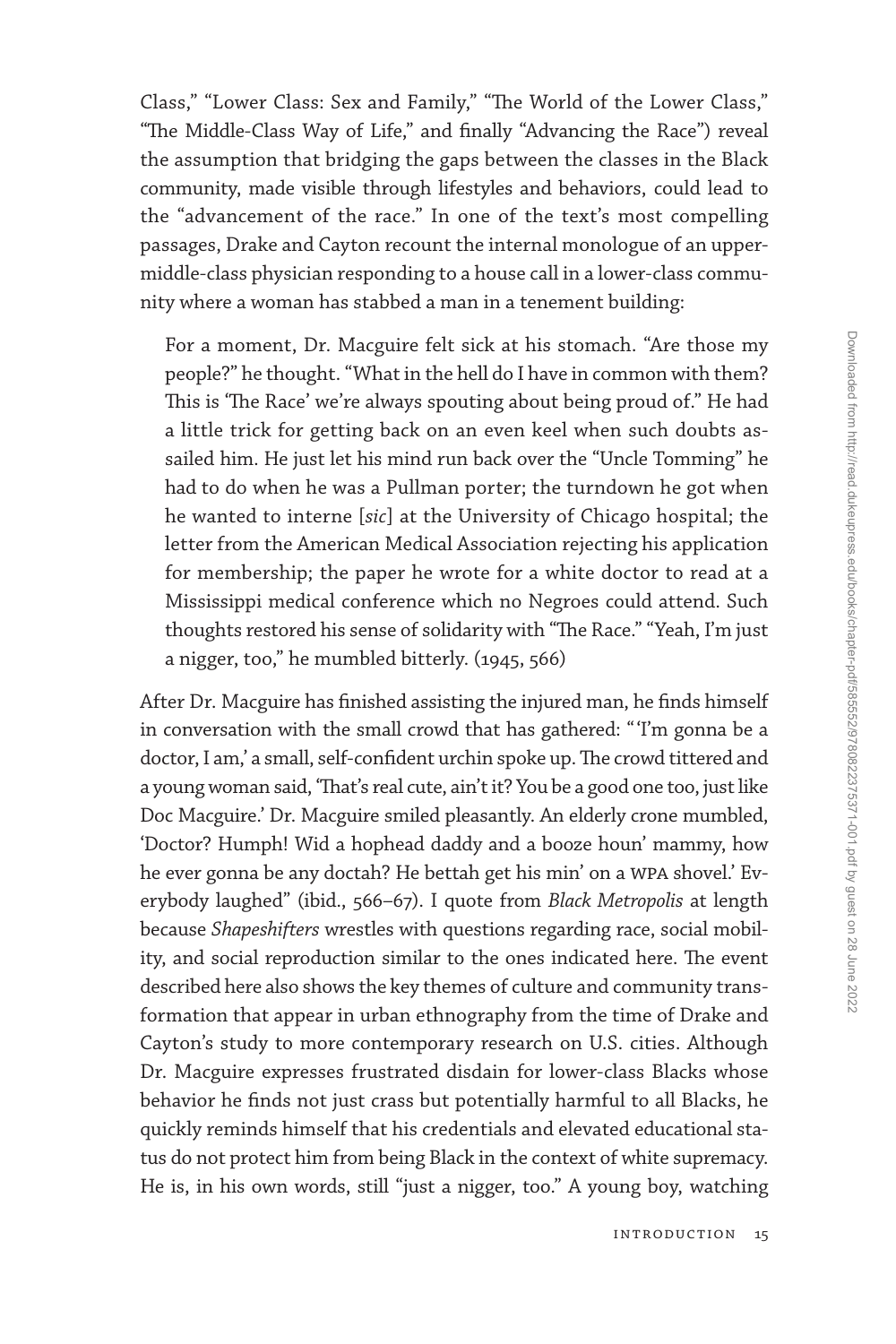Macguire work, confidently proclaims that he will be a doctor one day. A cynical woman from the small crowd that's gathered doesn't hesitate to remind the boy, and everyone else in earshot, that his class status and, perhaps more importantly for her, the behavior of his parents will insure that his dream goes unfulfilled. Her comment about a more realistic choice being employment through the wpa is made even more relevant by the fact the Works Progress Administration, a product of New Deal legislation that employed out-of-work men, funded Drake and Cayton's research for *Black Metropolis*.

For the most part, the second half of the narrative, which addresses the question of what is likely to happen to the lower-class Black boy who dreams of becoming a doctor, has received a great deal of attention from social scientists, policy makers, educators, social service workers, and journalists who have remained concerned with this question since the 1940s. Whether invested in maintaining hierarchies that make it nearly impossible for lowincome Black youth to achieve educational goals that lead to economic stability, or concerned with disrupting interlocking systems of inequity that prevent social mobility, people in these fields share an underlying assumption: that normative markers of success and respectability should be the desired outcome. The identifiable problem is painted as the elusive nature of success and mobility in the lives of poor Blacks and has resulted in what Robin D. G. Kelley calls a "cultural and ideological warfare that continues to rage over black people in the inner city as social problems" (1997, 4). Thus, the task becomes determining either how to fix the Black community or how to challenge persistent inequalities so that Black children's dreams can be realized.

What has received far less critical attention in ethnographies about urban Black communities is Dr. Macguire's ambivalence toward the utility of normative markers of success for Black Americans in the first place. The doctor sees himself as distinct and separate from the lower-class Blacks in Bronzeville until he reminds himself that regardless of their material differences, he and they are united by their status as only contingent and partial citizens because they are Black. In *Shapeshifters*, I am interested in using the lens of contemporary Black girls living in Detroit to take up the contradictions of American dreaming and social mobility expressed in Drake and Cayton's narrative. The young women of Fresh Start are charged with believing in meritocracy, in thinking that despite the realities of homelessness and undereducation, a disciplined can-do attitude can transform their lives and put them on the road to economic independence and pro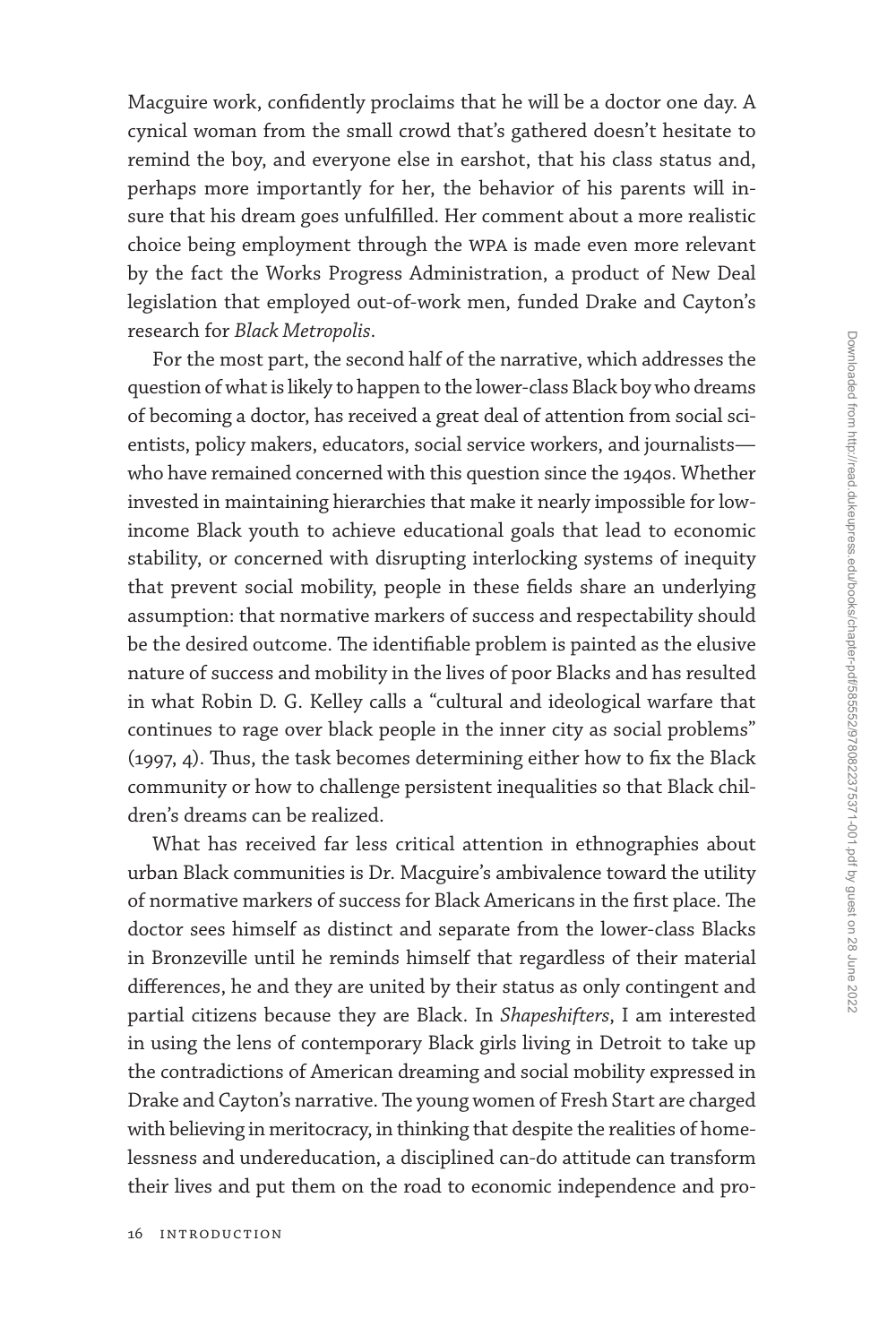ductive citizenship. Yet they recognize that no matter what they achieve in education and employment, their viability as worthy citizens hinges primarily on their Blackness and gender. They understand that being at risk is a characterization that cannot be easily erased by their efforts and good intentions.

It is also important to pay attention to gender in the *Black Metropolis* story and to ask how the notion of success in low-income Black communities is gendered. The doctor and his hopeful imitator are both male. The perpetrator of the stabbing attack is a woman, and her victim a man. Although this incident occurred two decades before Daniel Patrick Moynihan published *The Negro Family* (1965), we can imagine this incident as a classic example that he would have found useful for condemning Black families and, in particular, Black women. The poor Black woman, enraged and apparently inebriated, slashes a man who is not her husband but her lover. The Black doctor hesitates to make a house call because he is in no mood for the chaos he predicts he will encounter and the overwhelming likelihood that the woman will not be able to pay him for his services. The doctor represents upper-middle-class ascendancy not just through his title and occupation, but also because of his gender. And the community's hopes for the future are embodied in a boy who articulates his desires, only to be mocked by a cynical older woman.

Drake and Cayton pull this narrative out of their extensive, rigorous research and nonfictional ethnographic analysis. I am not interested in a critique of their work as much as I am intrigued by how this scene brilliantly represents the hopes and fears of state investments in constructing the Black family as the dysfunctional root of Black poverty. A man has been stabbed and a young boy publicly humiliated. The Black women's actions here are dangerous, even life threatening, and also mean-spirited and malicious.[15](#page--1-0) Without knowing the subtext and rich histories of the people involved in this scene, we find the women taking shape as the embodiment of the hysterical and sexually promiscuous Jezebel and the sharp-tongued, insensitive Sapphire. The men and boys here are allowed internal turmoil, conflicted compassion, and the ability to envision and desire a life beyond the ghetto. It appears that Black boys can dream of becoming successful Black men only if they can survive Black women.<sup>16</sup>

As the tropes of Jezebel and Sapphire, the sharp-tongued, rude, and malicious Black woman, expanded to make room for the controlling images of the bad Black mother of the 1960s and 1970s and, eventually, the 1980s welfare queen, social anxieties remained firmly entrenched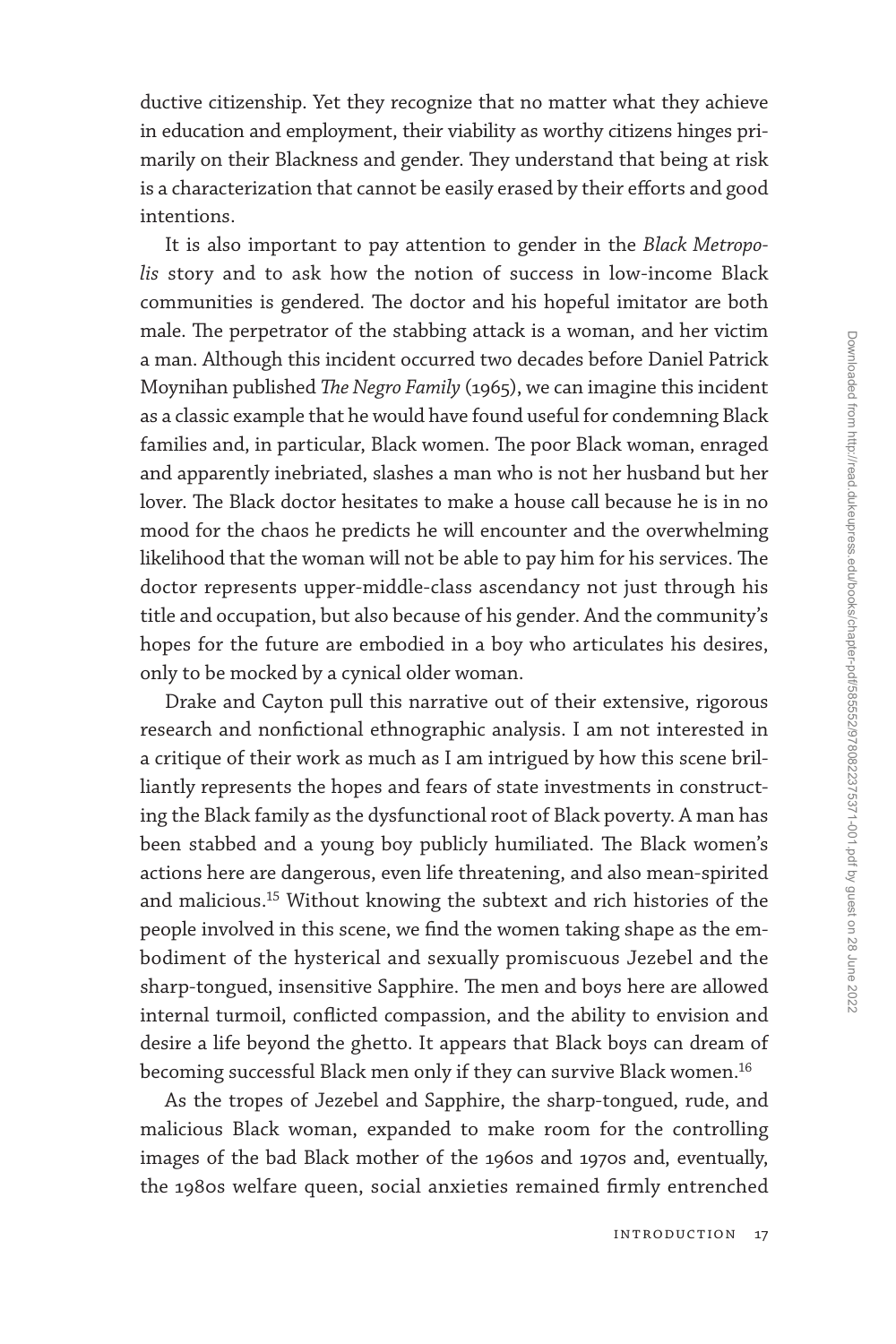in concerns about Black men's viability as economic providers and Black boys' ability to safely navigate schools, homes, and the street. During the social unrest of the mid- to late 1960s and rebellions in cities like Detroit, Newark, and the Watts neighborhood of Los Angeles, poor Blacks living in inner-city neighborhoods were now fully visible as active oppositional actors willing to lose their lives for the rights of citizenship. The Du Boisian query, "How does it feel to be a problem?" (1903, 1), took on an even weightier meaning as federal and local elected officials, aided by the work of social scientists, anxiously clamored to define and ultimately constrain a Black population perceived as an undisciplined and a particularly dangerous strand of the civil rights movement.

Elliot Liebow (1967) conducted fieldwork during this historical period among underemployed Black men whom he called street corner men, living in the Washington, D.C., area. This demographic group of underskilled and undereducated men would later be defined as the underclass, a term marking them as stagnant and intractably gripped by poverty. As Liebow explores his interlocutors' relationship to work and family, he finds that Black women form the backdrop in Black men's lives. In keeping with the tradition of the "historiography of race in America," Black men are presented "as the central characters in a history of exclusion" (R. Ferguson 2004, vi). The overwhelming focus on Black men and boys in urban ethnographic research beyond Liebow's study is clear across fields covering topics that range from managing street behavior in a gentrifying community (Anderson 1990) to understanding underground illegal economies (Bourgois 1995; Bergmann 2008) and exploring the criminalization of Black youth in school systems (A. Ferguson 2001). Much of this work has transformed the way we talk about race and community change as well as our understanding of how critical the complexities of identity and identification are to everyday acts of survival. Yet aside from the pioneering work of Joyce Ladner (1972) and Carol Stack (1970), young Black women were virtually left out of the equation until very recently, when research in what can be categorized as Black girlhood studies began to appear.

*Shapeshifters*, as well as all other ethnographic work that centers on Black girls, owes a debt to the work of Ladner and Stack. In particular, Ladner's research in St. Louis with young women living in the Pruitt-Igoe housing projects informs the methodological spirit and underlying theoretical intent of my work. Black girls are nascent dangerous Black women. They emerge as the partially hidden fulcrum at the center of spectacular Black urban tragedies, and their failures are corporeally located and inscribed.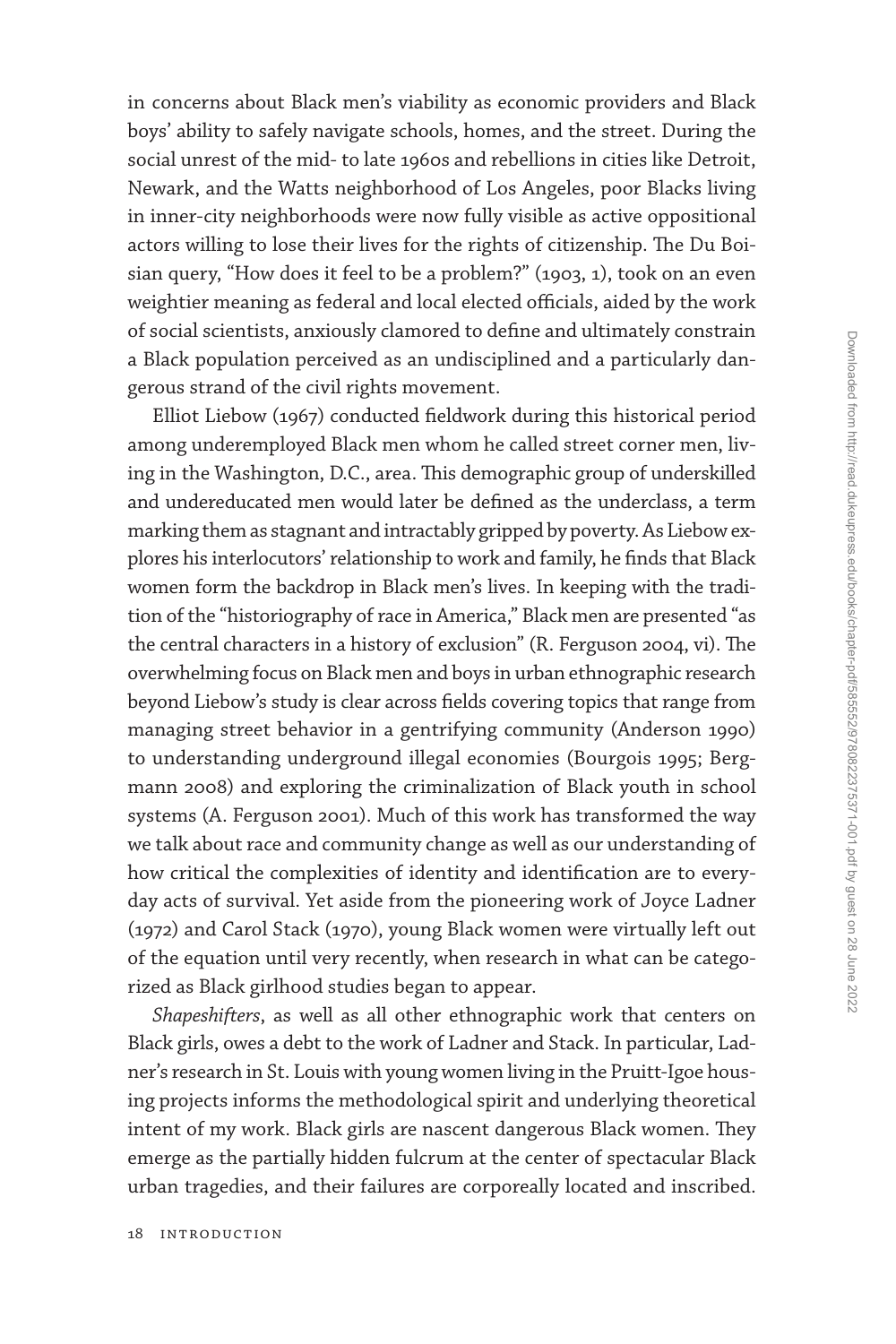Whether in judgments that they are unproductive and their sexuality is abhorrent or in their placement in homes and neighborhoods where their inability to conform to norms of mainstream domesticity and an aesthetic of white femininity becomes the crux of family and community demise, low-income young Black women are always already defined as the problematic given. Ladner was primarily committed to providing an analysis of low-income Blacks' lives that served as an intervention in discussions about young Black women that were based on the deviancy model. The Black girls in her work are not measured against a white girl norm. In addition, Ladner conscientiously positions herself in the text and is transparent about her own experiences growing up Black and female. One of her central goals was to present the complex humanity of Black girlhood that was missing in previous ethnographic accounts of Black urban life.

It is interesting to note that more recent ethnographies in the area of Black girlhood studies narrow the focus by concentrating on particular concerns in Black girls' lives. The various foci of these works testify to the generative groundwork laid by Ladner and Stack (even if these authors are unacknowledged in the texts) and also reflect what the researchers identify as the most urgent and compelling issues for Black girls. The most prominent ethnographies about Black girls address the following two major areas of concern: negotiating violence, from domestic and street violence to involvement in gangs (J. Miller 2008; N. Jones 2010; Ness 2010); and Black girls as consumers and producers of culture (Chin 2001; LaBennett 2011), with their relationship to hip hop a significant subcategory of study (Sharpley-Whiting 2007; B. Love 2012). *Shapeshifters* is clearly in conversation with these works on Black girlhood. However, I broaden my focus with the understanding that these and other significant areas in the lives of Black girls can be subsumed under the work of exploring Black girls' navigation and practice of citizenship. In other words, citizenship and everyday acts of political engagement undergird all aspects of Black girlhood.<sup>17</sup>

The theoretical lines that I follow, extend, and diverge from are largely located in Black feminist anthropology and women of color feminism. These epistemologies have always trafficked in the unknown and the unworthy as a way to identify possibilities for living better and more fully. Thus, they have always interrogated the nature of citizenship and the terms of inclusion that devalue the lives of people who are identified as nonwhite, nonmale, nonheterosexual, or poor. In *Shapeshifters*, I am interested in how partial and conditional citizenship both shapes and is manipulated by the agency of low-income young Black women in the United States,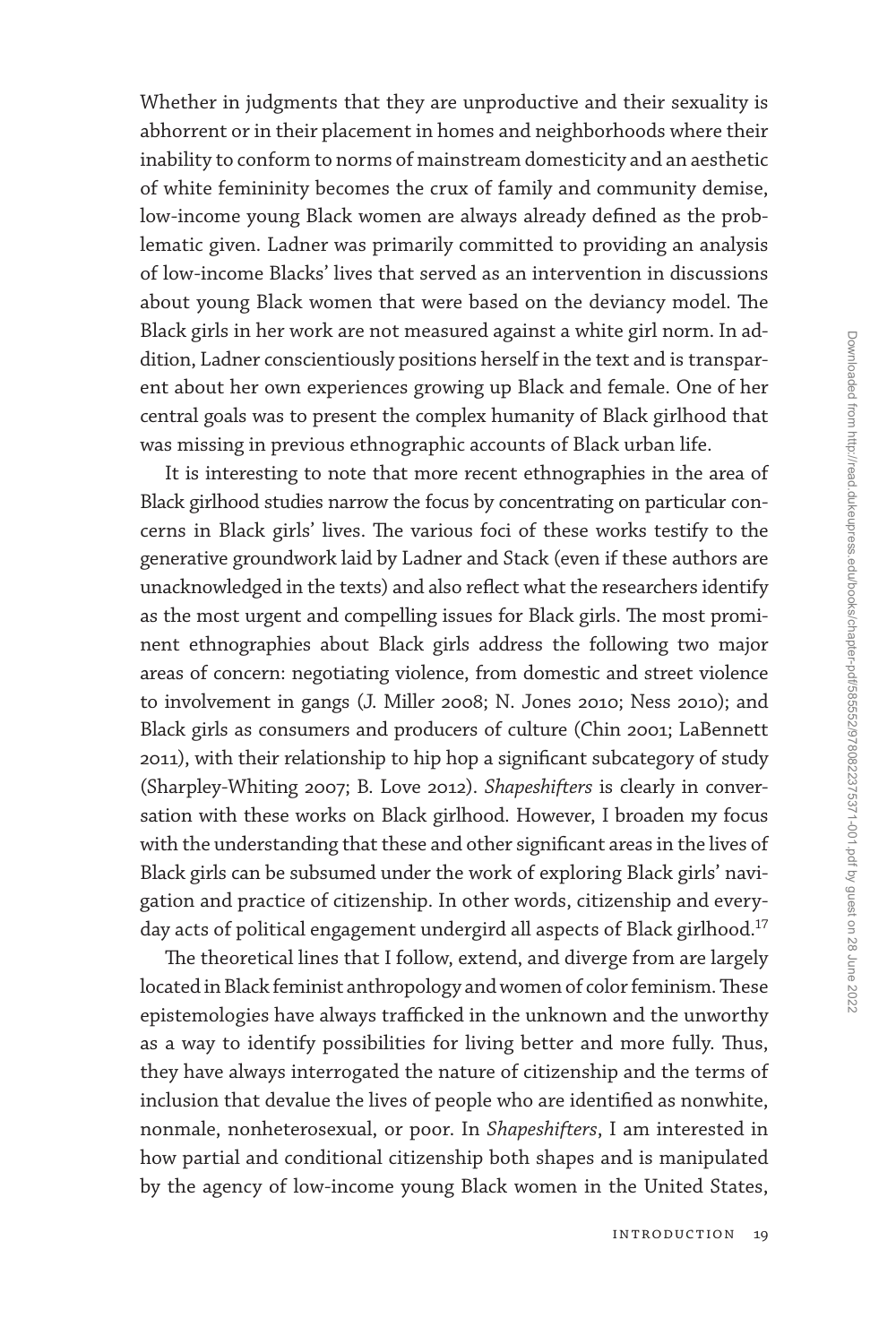as well as in the ways in which young Black women construct theoretical frameworks that are echoed by but not always recognizable in women of color feminism.

#### *The Site: Give Girls a Chance and the Fresh Start Shelter*

Give Girls a Chance (ggc) helps homeless and high-risk girls and young women avoid violence, teen pregnancy, and exploitation and helps them explore and access the support, resources, and opportunities necessary to be safe, to grow strong, and to make positive choices in their lives. The Fresh Start shelter is part of this larger social service organization. GGC is a nonprofit, private, community-based social service agency located in southwest Detroit. Its gender-specific services are designed to meet the developmental needs of girls, young women, and women, and it achieves this goal through three core programs: the Fresh Start shelter and Transition to Independent Living (TIL) Program, the Early Start Program, and the Community Outreach Program. The Fresh Start shelter was the first program that ggc established. In fact, Fresh Start and ggc were synonymous in the years before the two other programs were implemented. Even now, most people in the community think only of the shelter when they hear the name Give Girls a Chance. Fresh Start, however, is much more than a warming center for a temporary reprieve from the streets. The goal of the shelter is to provide support, training, and guidance to young women aged fifteen to twenty-two who are homeless and labeled "high risk," with the goal of helping them transition out of homelessness and into what the organization called "independent living situations." When I started volunteering at ggc in 2000, the shelter capacity was twelve beds. The shelter moved to a new building in December 2002, when I became its director, and the capacity increased to nineteen beds. At the same time, young women with children in their care became eligible for housing in the shelter. By the time I had been the director of the shelter for nine months, its capacity had reached twenty-nine beds, including five for women with children, and it was raising funds to realize the capacity goal for the new building that had been outlined in a capital campaign, to forty beds.

In addition to the increase in resident capacity, which necessitated an increase in staff to meet the state licensing requirements for staff-toresident ratio, the biggest change for the shelter with the move to the new building was the addition of infants and young children. Young women who came to Fresh Start were initially tracked into the shelter compo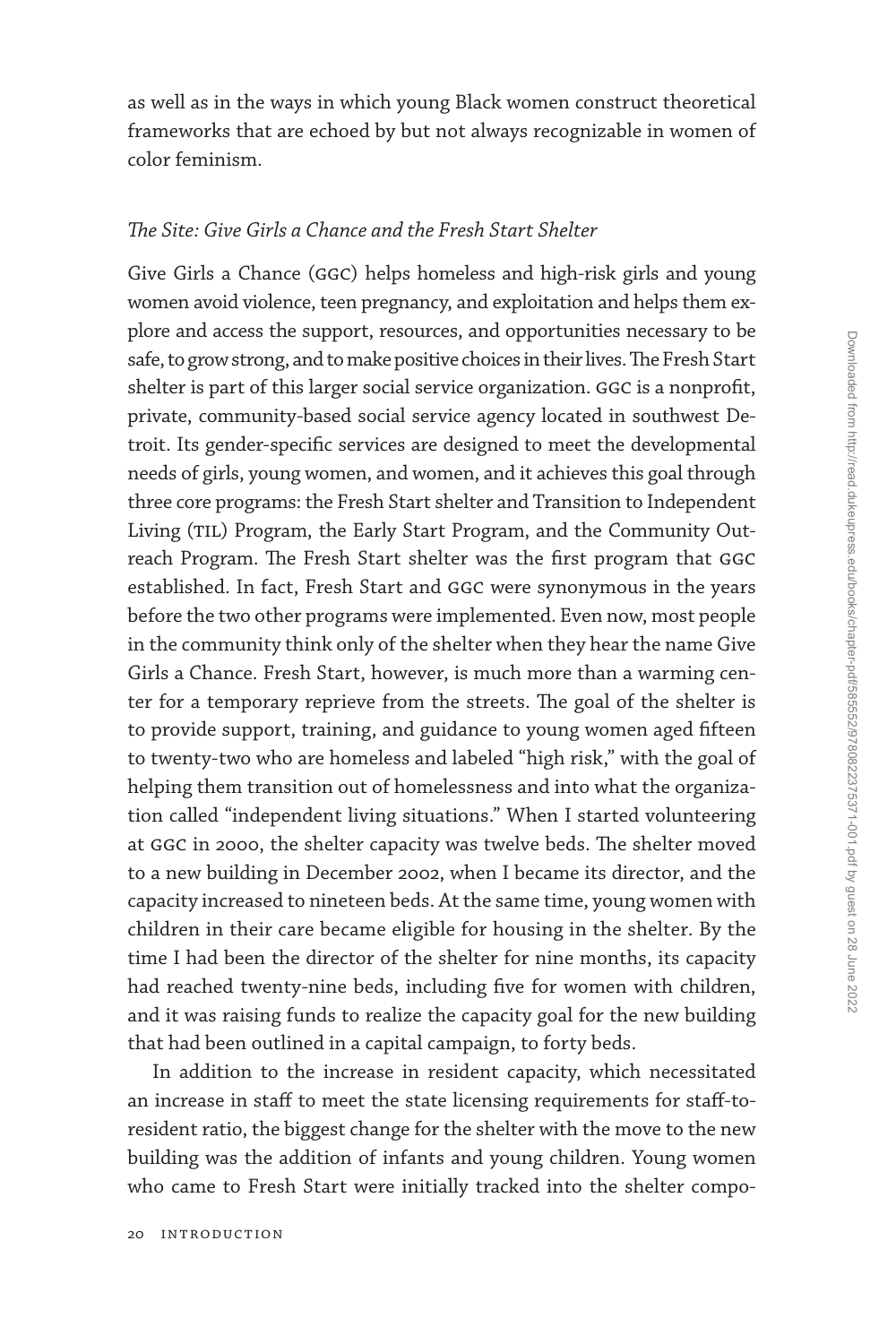nent of the program, meaning that they were considered residents only for emergency stays of two weeks, while staff members assessed their individual circumstances and worked with them to set immediate goals. Some of those who stayed for two weeks or less decided that they did not want to participate in a long-term program or were in need of only temporary support. A majority of these short-term residents were minors who, with the intervention of Child Protective Services, were reunited with their parents or primary caregivers. The TIL Program was designed to train young women in employment readiness, help them acquire life skills, and guide them in educational planning so that they could live on their own and avoid future homelessness. Two program coordinators implemented the curriculum by facilitating group workshops and working one-on-one with each resident to provide academic tutoring and job search support. The program also employed four caseworkers, one to work with each of the following resident populations: minors (those younger than eighteen), pregnant and parenting young women, emergency-stay residents, and adult participants in the TIL Program. The day-to-day operations of the shelter—which involved the chore schedule, meal times, curfew adherence, group attendance, house meetings, and so forth—were all monitored by the resident advisors.

Although there was no enforced time limit for stay in the shelter, the average stay while I was there was six to eight weeks, with the shortest time being a few hours and the longest recorded uninterrupted stay being seventeen months.<sup>18</sup> When you consider what this means on a practical level, it is a miraculously brief amount of time for an adolescent young woman (or any individual, for that matter) living in one of the most economically depressed cities in the United States to transition from homelessness and unemployment to stable housing, a job that pays enough to live on, and substantial progress toward educational goals. There was, undoubtedly, something powerfully effective at work here for young women to succeed in these transitions on such a regular basis. Part of my interest in Fresh Start was rooted in figuring out what was working in these young women's lives and how they defined a successful transition.

# *Who Seeks Shelter?*

The Fresh Start shelter is a productive site for charting how racialized selfimprovement mandates gain credence from the historical construction of Black femininity in the United States, and how they are sustained through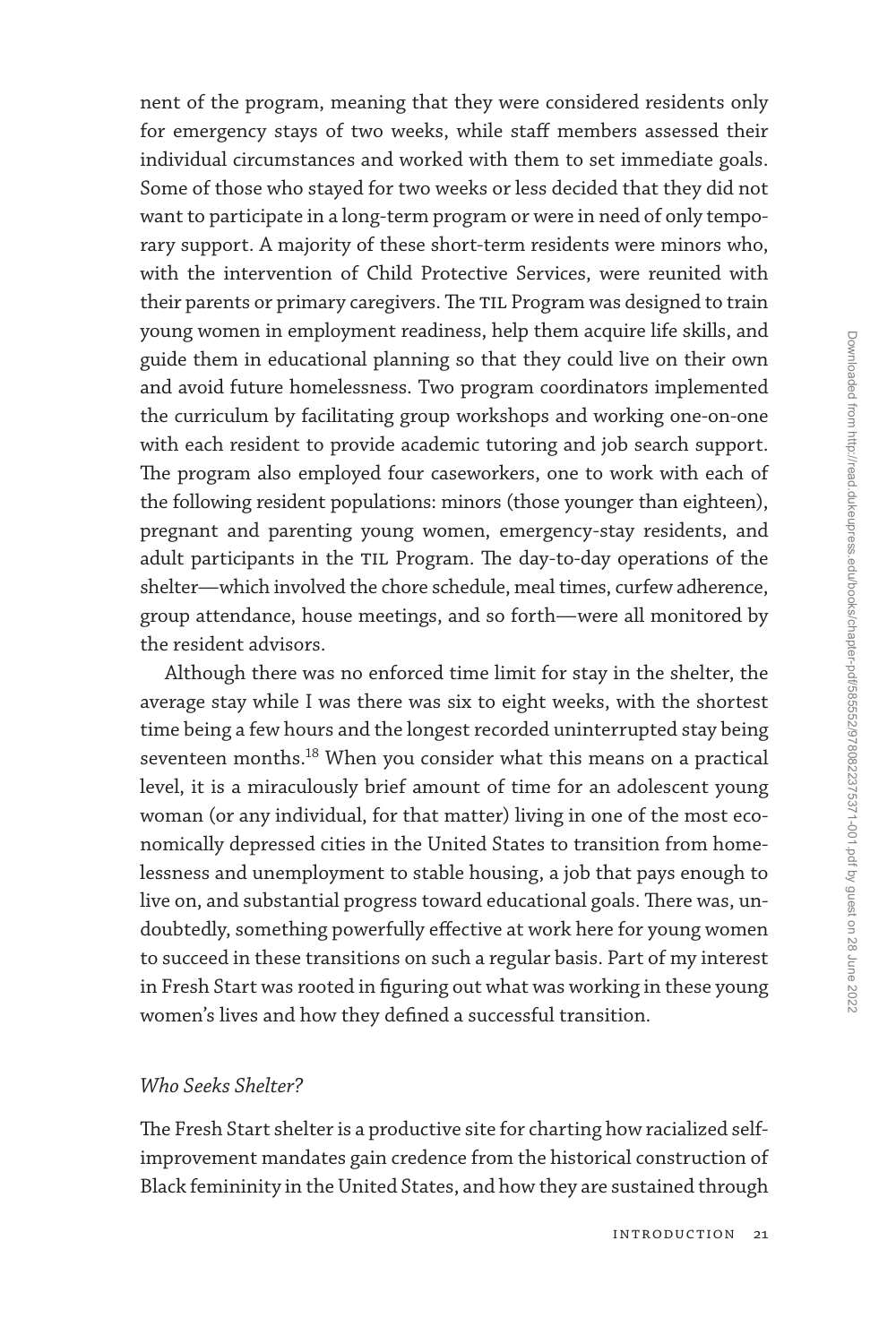contemporary attempts to fix low-income young Black women as part of an eternal underclass. More than 92 percent of the young women who sought shelter and other services at Fresh Start were African American the majority of them defined themselves as Black. Young women come to Fresh Start because of a variety of overlapping circumstances that threaten their ability to find safety and protection in the broadest sense of the words.

The typical Fresh Start resident was a young woman who identified herself as Black or African American, was between nineteen and twentyone years old, and had a child younger than three years old. She called the shelter hotline or showed up in person to talk to an intake caseworker about gaining admittance into the shelter. Typically, she had become homeless in one of the following ways: being put out of her home by her mother, who believed the daughter to be the cause of tension with a new man entering the home, such as the mother's live-in boyfriend; having to leave home when it became too crowded with various relatives and friends; having exhausted her extended network of friends whose homes were available for couch surfing; leaving an abusive relationship with no other options for making a home; and having no family to turn to after leaving foster care or the juvenile justice system. Although some young women came to Fresh Start after aging out of foster care, young women who were current wards of the state via either foster care or the juvenile justice system could not be admitted to the shelter.

In terms of employment and education, the typical Fresh Start resident dropped out of high school in tenth grade and was working on her General Equivalency Diploma (GED). Her employment record was brief and spotty, and most of her work experience was in the service industry. $^{19}$ Although she may have entered Fresh Start with hostile feelings toward her parents and other relatives, throughout her stay one of her goals was to reunite and build a more sustainable relationship with her family. Her other goals included earning her GED and entering a program in which she could attain a certificate in the health care field prior to pursuing a college education,<sup>20</sup> finding an apartment that she could afford to live in on her own, and eventually starting her own business. After five or six months, she had either found a job and affordable housing, reconnected and moved back in with family members, or become frustrated with the program's structure and discharged herself—usually returning to the shelter within less than a month.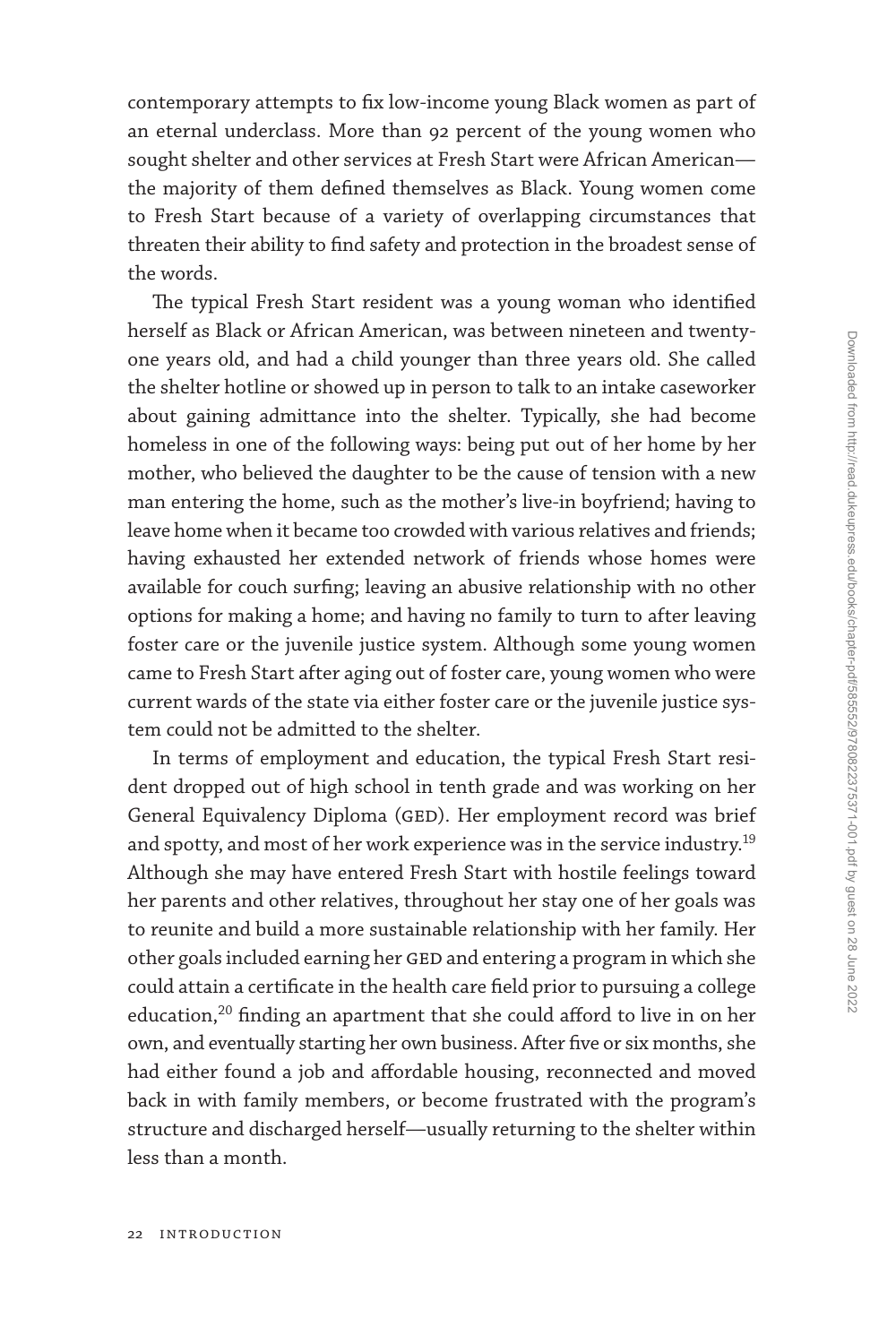There have, of course, been people in the shelter who differed from this typical resident. Some young women identified themselves as Caucasian, Arab American, Mexican American, or Puerto Rican. Some young women entered the shelter after having earned a bachelor's degree; others hadn't advanced beyond the fourth grade and had difficulty writing their name. While I was the director, there was a marked increase in the number of functionally illiterate women in the shelter. There was also a growing population of young women who were diagnosed as manic depressive. The program struggled to provide appropriate care for these young women, since staff members were not adequately trained in severe remedial adult education or in the type of clinical psychiatric care that many of these residents required. In addition, many of Fresh Start's partnering community health centers that traditionally worked with these populations closed their doors due to cuts in state and federal funding.

As much as the girls talked about "getting out" and "moving on," they often returned to the shelter to visit, check in, report on their progress, and get the material assistance and counseling many of them still required for months after their official departure. The Fresh Start shelter both mimicked and redefined home for these young women, as evinced by the complicated emotions that they and staff members had for each another and the ambiguity surrounding both groups' perceptions of the shelter as a place of safety, stability, and love.

# *The Early Start and Community Outreach Programs*

As noted above, the other two programs that were a part of the GGC organization were the Early Start Program and the Community Outreach Program. The Early Start Program resembled traditional after-school programs in that it provided academic tutoring, recreational and physical fitness activities, performing and visual art opportunities, workshops on topics ranging from sex and dating to making papier-mâché masks, and counseling and case management to girls and young women between the ages of five and twenty. Participants in this program were identified as at risk.

The Community Outreach Program hired high-risk young women as peer educators to work on street outreach teams and trained them to educate other high-risk young women about a range of behaviors considered unhealthy, in addition to encouraging these young women—in a version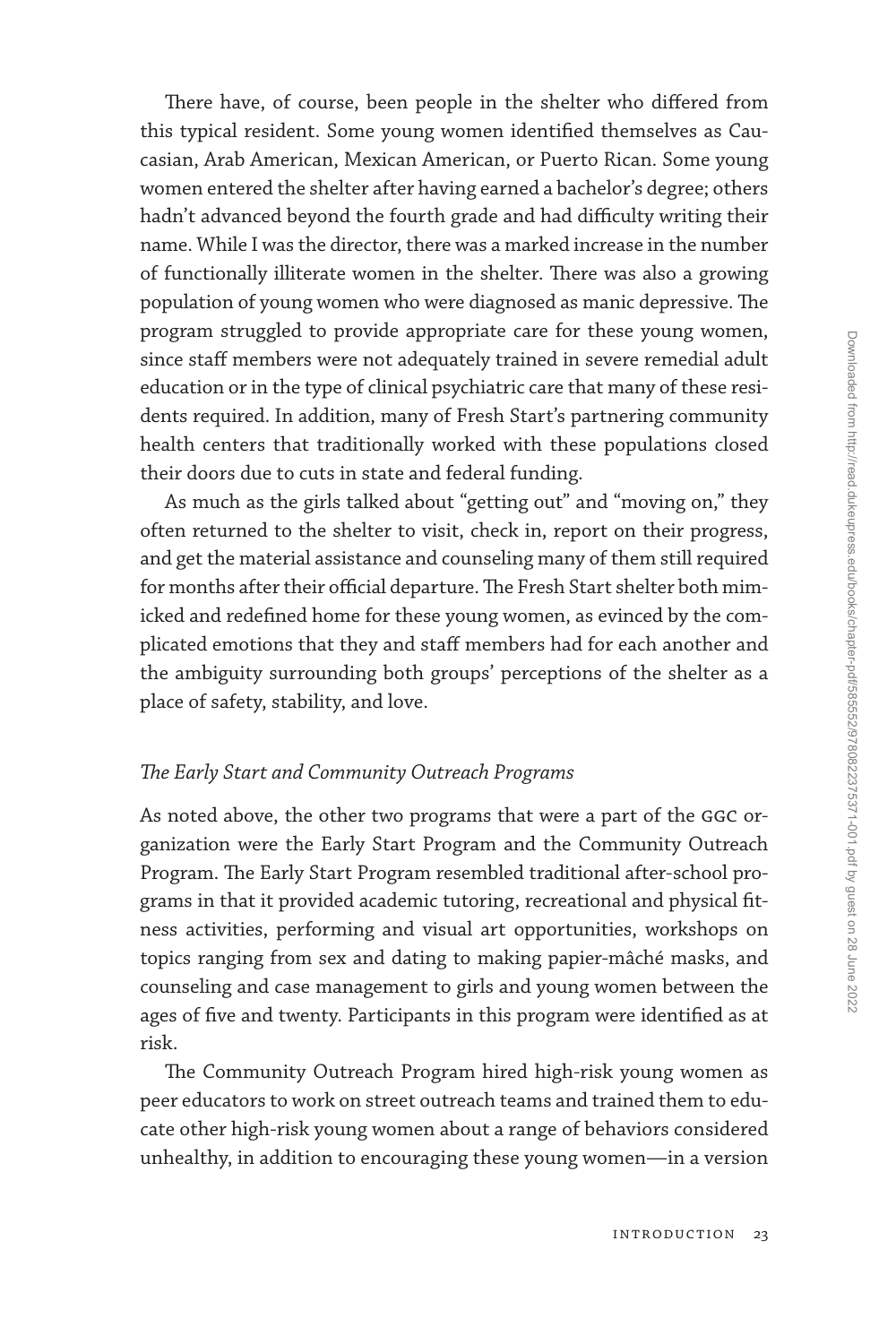of the self-made can-do girl—to be leaders in their school, home, and community. As many as five street outreach teams were in operation at one time, with four to seven peer educators on each team. These teams included the Care project, which focused on issues related to alcohol, tobacco, and other drugs; the Community Justice project, whose audience was young women transitioning out of the juvenile justice system; the Move Experiment,<sup>21</sup> which used dance, poetry, music, and other modes of creative self-production by the peer educators to reach out to other young women; the Free Project, which focused outreach efforts on young people identifying themselves as lesbian, gay, transgender, bisexual, or questioning; and the first peer educator outreach team to be established, which was simply known as street outreach. All of the outreach teams planned and facilitated trainings, events, and workshops that took place in institutions like schools, recreational centers, churches, and other social service agencies.

Unlike the other outreach program employees, the street outreach workers rode around with their staff coordinator in an agency van, searching the streets of Detroit for teen girls to provide information on where to access community resources if they needed support or assistance, how to avoid dangerous or high-risk situations, and what services they might be eligible for through ggc. Watching the street outreach teens at work was always exciting. Their education and instruction of other young women happened on sidewalks, at bus stops, and at the entrances of parks where boys and girls mingled after school. With only a few critical seconds to make a positive impression and establish trust and rapport, these peer educators had to develop a unique demeanor that combined boldness and sensitivity. Their work was a more formalized version of the street education that young women engage in everyday—sharing wisdom, passing along warnings and opinions tempered by experience, and showing loving care to other young people whose faces reflected their own.

Although Fresh Start, Early Start, and Community Outreach were different programs, they were all housed under the larger GGC organizational banner. The administrative staff of all programs held weekly leadership team meetings to make plans and solve problems across programs and to chart the organization's overall trajectory. Girls and young women had the option of participating in all three programs if they met the age criteria. For example, Fresh Start residents could be hired as peer educators if that work did not interfere with their school or other training obligations. Peer educators from the Community Outreach Program often attended employment and wellness workshops facilitated by the shelter staff. It was com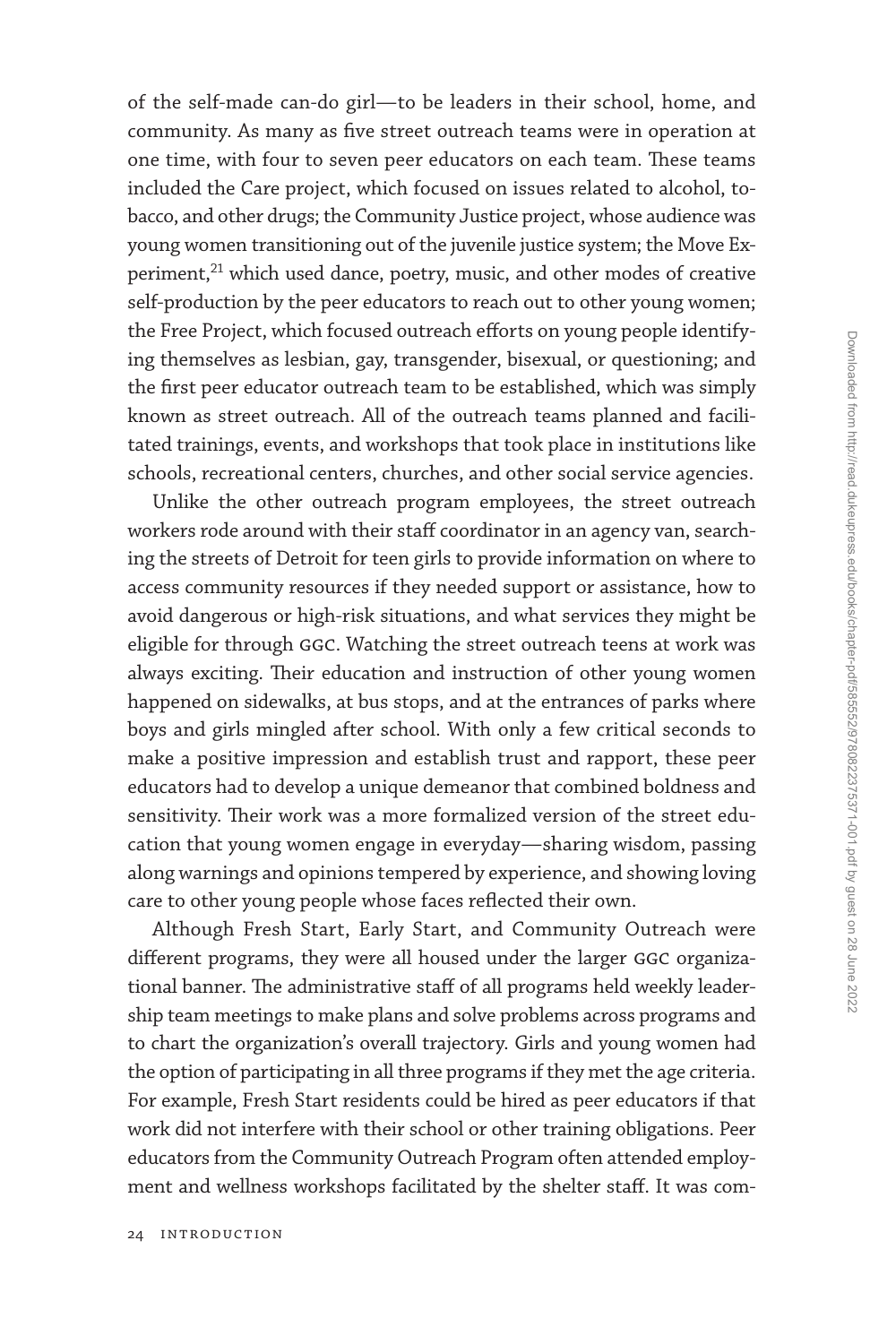mon for two or even all three of the programs to share grants and to collectively report on their progress toward grant goals. When ggc moved into one large building, the lines between the programs were further blurred as staff members and young women from all programs shared classroom space and meeting rooms. Once a month, an agencywide meeting was held, at which each program director reported on the program's successes and challenges, the finance director reviewed the budget, and staff members were led in a team-building exercise. The site for this book is the Fresh Start shelter and its location in the ggc organization, in the city of Detroit—which in turn was entrenched in the spatial and ideological structure of the U.S. political economy. These nested sites overlap in *Shapeshifters*.

#### *Traditions and Genealogies*

To be without documentation is too unsustaining, too spontaneously ahistorical, too dangerously malleable in the hands of those who would rewrite not merely the past but my future as well. So I have been picking through the ruins for my roots.

*—Patricia J. Williams (1998, 5)*

Noliwe Rooks states that "concerns for the dynamics of space and power are a common thread" (2005, 2) in the academic and artistic work by and about Black women since the nineteenth century. From Hazel Carby's (1992) pioneering research on the moral panic in northern cities inspired by the inclusion of Black women migrants, to Gloria Anzaldúa's (1996) poetic discussion of the ways in which women of color enact and imagine space without deferring to the restrictions of boundaries and borders so that they become adept jugglers, the act of shifting spaces is a critical grounding concept (see Davis and Craven 2013a). Black women are, out of necessity, inherently shapeshifters. Thus, understanding the ways in which everyday Black women make sense of their lives by theorizing the present and imagining the future is essential for supporting ways of living that resist the dehumanization implied in normative scripts, that shapeshift, and that offer us opportunities to interrogate the texture of citizenship for Black girls. Moving from this standpoint as an anthropologist in the context of this ethnography means paying close and generous attention to the quotidian spaces of meaning making that Black girls enliven and invent.<sup>22</sup> Black girls' presence changes the possibilities for what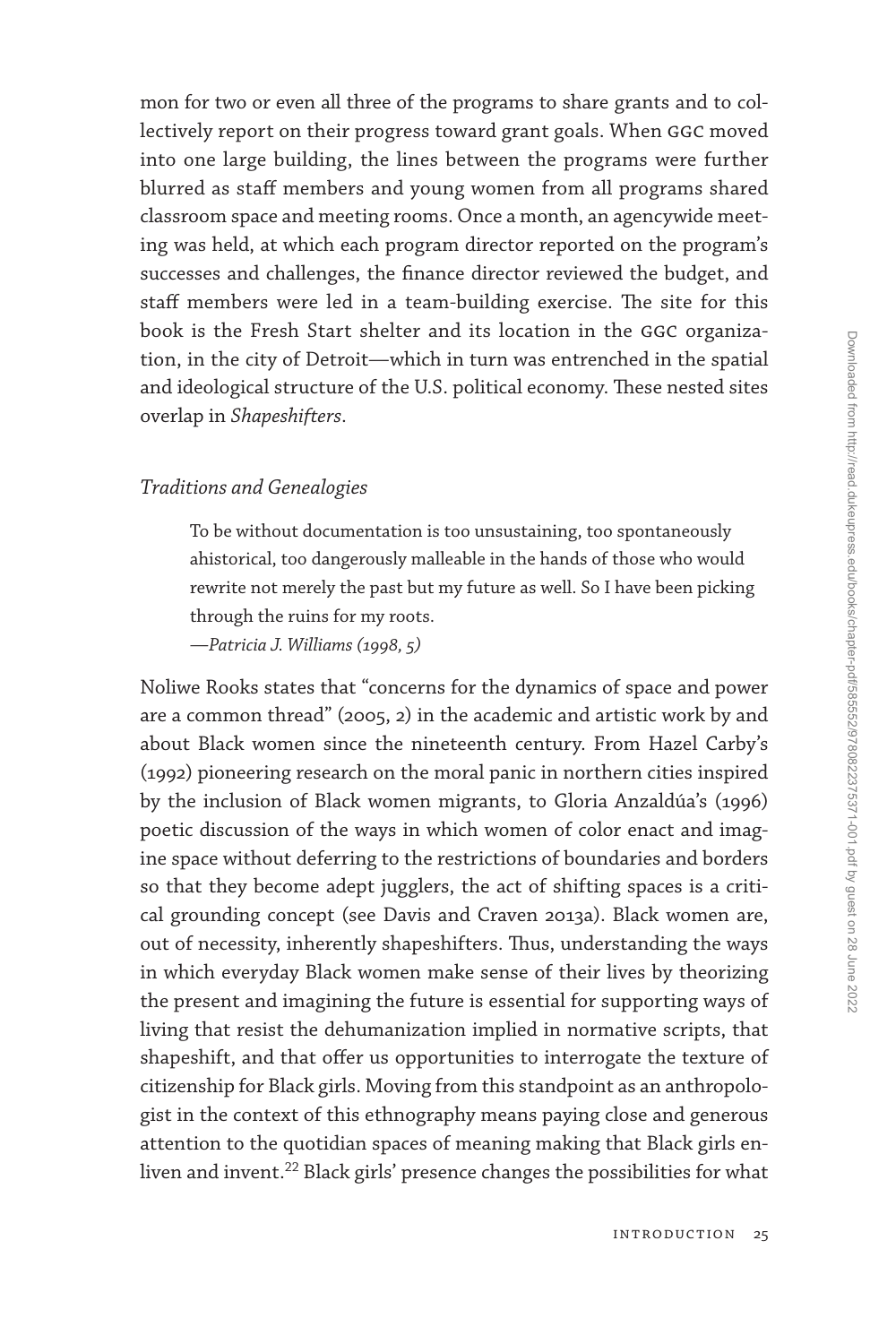can occur in public and private spaces while also requiring us to see and understand these spaces differently. I am interested in the theories and methods Black girls use to shift the shape of spaces that restrict and punish them as well as those that offer care and support.

There are guides along this shapeshifting journey. Black feminists and radical women of color theorists across disciplines, genres, and time periods cleared the way for these theoretical travels. In addition, and more specifically, Black feminist anthropologists such as Leith Mullings, A. Lynn Bolles, and Dána-Ain Davis who take seriously the lives of Black women as resources for new theoretical currents in anthropology, critical race, and feminist theory provide not only theoretical frames of reference but also models for methodology predicated fundamentally, and most importantly, on care.<sup>23</sup> It is this type of careful work and paying this deep attention that allows for the sorts of transformation in anthropology that constitutes what Faye Harrison (2008) calls "reworking" the field. I agree with Kelley (1997) and others who assert that the terrain of culture is an important site of struggle across the Black community. However, the culture work and cultural remapping produced by Black girls is a space of possibility that has yet to be fully investigated. Anthropologists working in the 1960s and 1970s in the United States (Hannerz 1969; Lewis 1970) approached the relationship between culture and social inequality in cities in ways that were expanded and refined in research by urban anthropologists (Gregory 1998; Low 2002; Davila 2004 and 2012; Susser 2012) who were more centrally concerned with how people work within and through culture to reshape city spaces. *Shapeshifters* positions Black girls in the context of these anthropological inquiries into the dynamics of place making.

#### *Shapeshifting*

In writing that "the material world is a house that is only as safe as flesh" (2006, ix), Katherine McKittrick acknowledges the interconnectedness of geography and humanness, space and bodies, cities and people, and their practices of mutual constitution. Neither the theoretical link between place and personhood nor the attention paid to Black women's different experiences within and reordering of space are new subjects of analysis. What is uncharted territory are the theoretical frame and embodied methodologies that low-income young Black women use to read and respond to the evaluations of their social value—evaluations having implications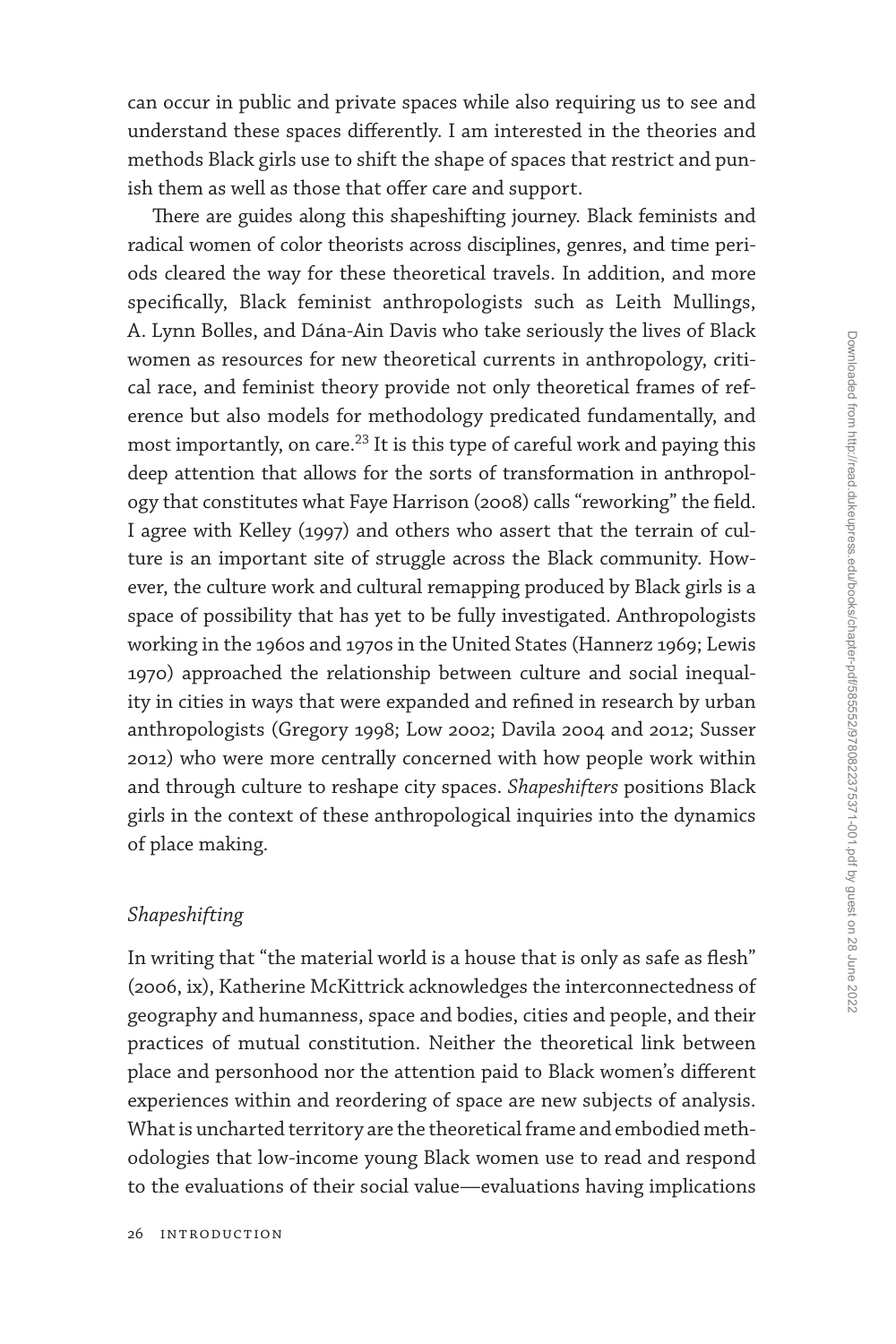that unsettle the notion of unified and knowable identities and the presumed stability of geographic spaces. The history of Detroit tells a complicated story of displacement within urban deindustrialization and contemporary attempts to revitalize the city. In the discourse that surrounds the rebuilding of inner cities, the predominantly Black and low-income populace is often constructed as an undifferentiated mass with little or no productive agency. For example, in Detroit, political leaders—whether corrupt and self-interested or well-intentioned but fatally flawed $24$ —are situated against a backdrop of alternately drone-like or mindlessly hostile Black residents who are presumed to have the political representation they deserve.

It is essential that efforts to counter and complicate the representation of Black inner-city residents, and Black youth in particular, take seriously not only how the category of Black girl takes shape within the larger context of national politics but also, and more important, how Black girls develop their own rhetorical performances and creative strategies essentially, how Black girls establish their own politics of the body. The context of urban space continually emerged as a primary organizer of the ways young women in Detroit considered who they were as individuals and how they were seen and treated as a collective under the banner of Black girl. Because of this perception of individual and collective identity as inextricable in many ways from space (in terms of both the tangible and geographic as well as the rhetorical and representational), the relationship between Detroit and the making of Black girls across and within class differentials was a significant dynamic to explore in *Shapeshifters*.

Black girls suggest that we take up the challenge posed to all of us by M. Jacqui Alexander to think of ourselves as "refugees of a world on fire" (2005, 264). This is an acknowledgment of the dynamics of social processes and the potential held in our capacity to embrace, rather than fight against, our inevitable and perpetual displacement. We should, in fact, allow ourselves—like the young women at Fresh Start—to use our displacement as a starting point for regeneration and the creation of new lifeworlds and spaces that affirm our collective humanity. As such refugees, committed not to inclusion but to creation, we get closer to Cohen's transformational politics, which is a "politics that does not search for opportunities to integrate into dominant institutions or normative social relationships but instead pursues a political agenda that seeks to change values, definitions, and laws that make these institutions and relationships oppressive" (2009, 29).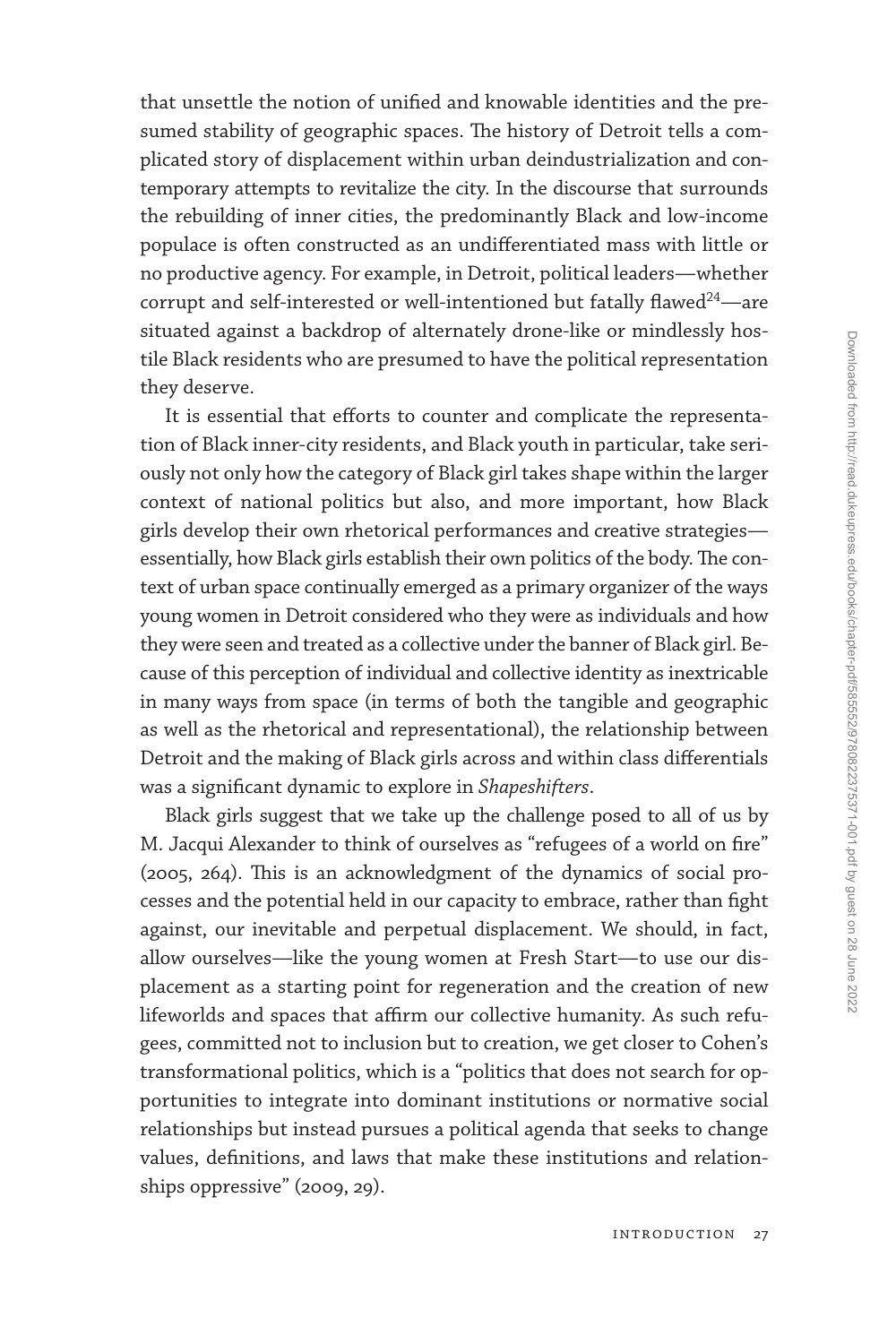*Shapeshifting* is a term that appears in science fiction when beings shift form—most often from human to animal or extraterrestrial entity.<sup>[25](#page--1-0)</sup> *Shapeshifting* is also a term used to talk about the mutable nature of molecules and genes, the transformations of self and spirit that occur during rituals, changing energy fields during hypnosis, and computer coding. The meaning of *shapeshifting* that I find to be most usefully aligned with the cultural work of Black girls, oddly enough, comes from an introduction to a series of logic puzzles that explains how to cognitively approach resolving the puzzles. Here s*hapeshifting* is defined as a method used to "find solutions, master concentration, recall, recontextualize ideas, and map out plans" (Schreiber 2012). The emphasis on memory and mapping is significant because they reflect the ways in which young Black women mobilize history, whether officially documented or bricolaged through recall and desire, to give new meaning to social contexts that engender cartographic capacities beyond particular physical or ideological sites. The shapeshifting practices of young Black women compel us to move from where we are and how we see and talk about our globalized neocolonial realities to a "society whose outcomes cannot be fully known" (Purcell 2014, 145).<sup>[26](#page--1-0)</sup> I have chosen not to hyphenate *shapeshifters* as an aesthetic nod to the mutually constructing and mutually disruptive relationship between the contexts and the shifts within them that are catalyzed by Black girls. They touch and reciprocate.

# *Choreography*

Perhaps because I trained for most of my young adult life as a professional ballet and contemporary dancer, the term *choreography* seems to me to be the most apt descriptor of young Black women's interactions with the institutions and practices of the state. Choreography is concerned in a very fundamental sense with the ordering of bodies in space. Choreography is shapeshifting made visible. Choreography is embodied meaning making, physical story telling, affective physicality, and an intellectualized response to the question of how movement might narrate texts that are not otherwise legible. Social choreography, as performed by the young Black women in this book, privileges and celebrates the instability and flexibility of identity in variously configured locations that are more than "merely containers for human complexities and social relations" (McKittrick 2006, xi). Choreography, in its most radical sense, can disrupt and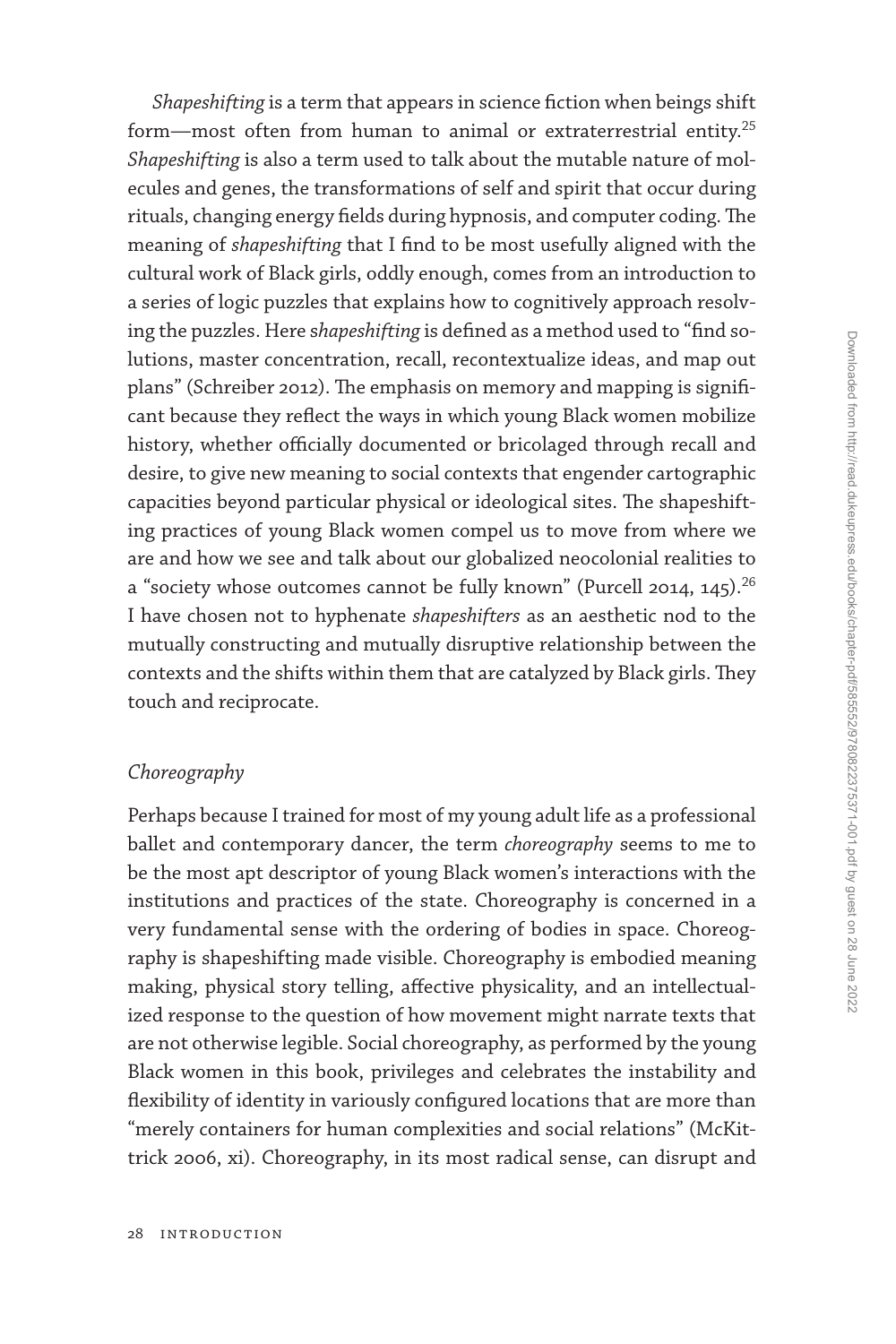discredit normative reading practices that assess young Black women's bodies as undesirable, dangerous, captive, or out of place.

Choreography suggests that there is a map of movement or plan for how the body interacts with its environment, but it also suggests that by the body's placement in a space, the nature of that space changes. In the world of concert dance, choreography was something that, as paid dancers, we had to learn and master, using our bodies to express the intent and feeling a choreographer embedded in a sequence of steps. Being able to pull this off required a combination of virtuosity in physical technique and affective manipulation—or, in other words, the ability to execute the steps and infuse them with feeling. While I was dancing with Ailey II, $^{27}$  I would often hear the mandate "Stay in your body!" hurled at dancers during rehearsals. Until my recent analysis of young Black women's relationship to their bodies and space, I did not understand what the imperative to stay in the body could fully convey. Staying in the body asks that the dancer move from a place of intuitive knowing that allows movement to both feel and look organic. It also means moving from the center of your body and extending outward rather than allowing your extremities or the technical demands of the movement to finally dictate your body's journey in space. Exceptional dancers are able to give the impression that they are deeply in their bodies as they transcend it—carving stories, meanings, memories, and images in space that surely emanate from the physical being, but somehow appear to make the body irrelevant, despite its virtuosity.

The young women in *Shapeshifters* stay in their bodies to rewrite the socially constructed meanings shackled to them. The body, like the notion of home for these young women, can be by turns a space of safety and protection or one of instability and expulsion. In the body as well as in home spaces, the ways of establishing inclusion are inherently unpredictable for young Black women. They are aware that if they rely on socially determined assessments to define their self-worth, they would be exiled from their own bodies and any home spaces they might establish for themselves a state of eternal homelessness. Young Black women propose the possibility that the body may be the space to which we may finally come home, or where we make a new one. Staying in the body, therefore, may very well mean moving in and, most importantly, beyond it to locate new ways of imagining oneself and of remaking one's surroundings. Choreography, as I use it in the context of this ethnography, shows how young Black women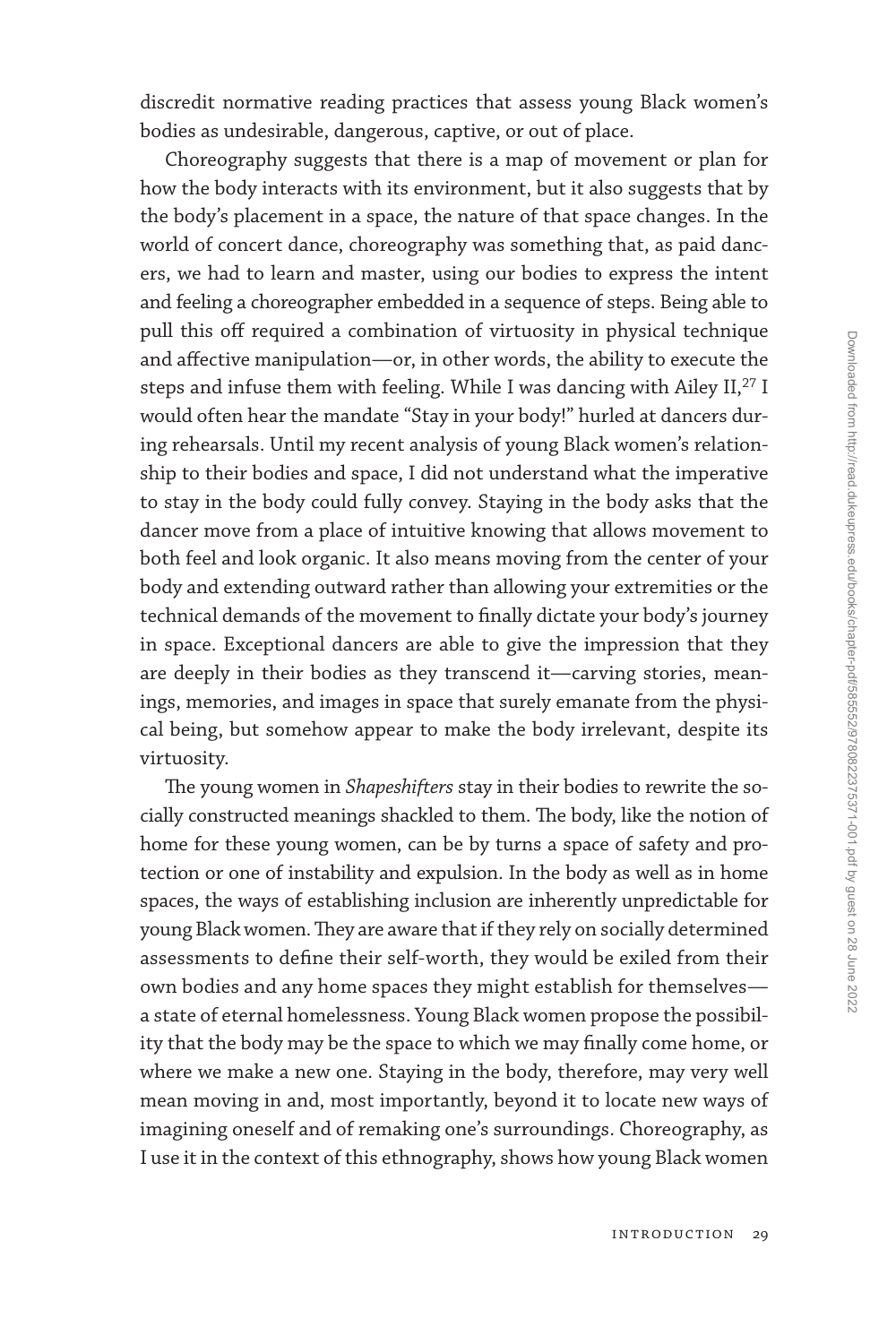read their location in social contexts with consequences that may lead to shifts in those spaces, themselves, and the processes through which they are seen and assessed.

I apply choreography to the theoretical project of Black feminism that is interested in dislocating Black women's "entrenched fixity" (P. Collins 1998, 4) at the bottom of social hierarchies throughout historical changes in economic and political processes at the local and global level. Tropes of Black girls' marginalization, isolation, victimization, and absence are so pervasive that they conceal Black girls' centrality in the social spaces they inhabit as well as how girls nurture connections, relationships, and community in these spaces. These creative and strategic efforts are missed when we look through the lens of binaries that reinforce individual attainment over relationships and community.<sup>28</sup> Paying attention to shapeshifting and choreography thus forces theorizing to move "away from analyses of injustice that re-isolate the dispossessed" (McKittrick 2011, 958). $29$ 

Janice, her sister, and her cousins—and Janice's fellow residents of Fresh Start—represent a generation of young Black women who are the granddaughters of women who came to northern cities like Detroit in search of more flexibility in and ownership over their lives. The economic, social, and familial disappointments this generation of late Great Migration women encountered in northern cities was largely due to racism and gender and class biases that confined them in positions scarcely better than those they had abandoned in the South. Members of Janice's generation, however, read disappointment and thwarted plans differently than their mothers and grandmothers. The younger women read social inequities as they gain traction and demand legitimacy on Black women's bodies. They read the ways they are captured in the white and adult gaze and respond with their own self-possessed, and often politically informed, choreography. Thus, choreography, like culture, is a process of meaning making. And like other cultural productions, choreography integrates practices of improvisation, borrowing, and sampling to disassemble and reconstruct current social realities.

Undoubtedly, the strategies young Black women employ to narrate themselves frequently do nothing more than strengthen the systems of containment in their lives. Nonetheless, if we learn to pay a different type of attention to the ways young Black women move through and write their own worlds, failures and unfortunate outcomes may still offer blueprints for mapping a different world. I take up Judith Halberstam's defi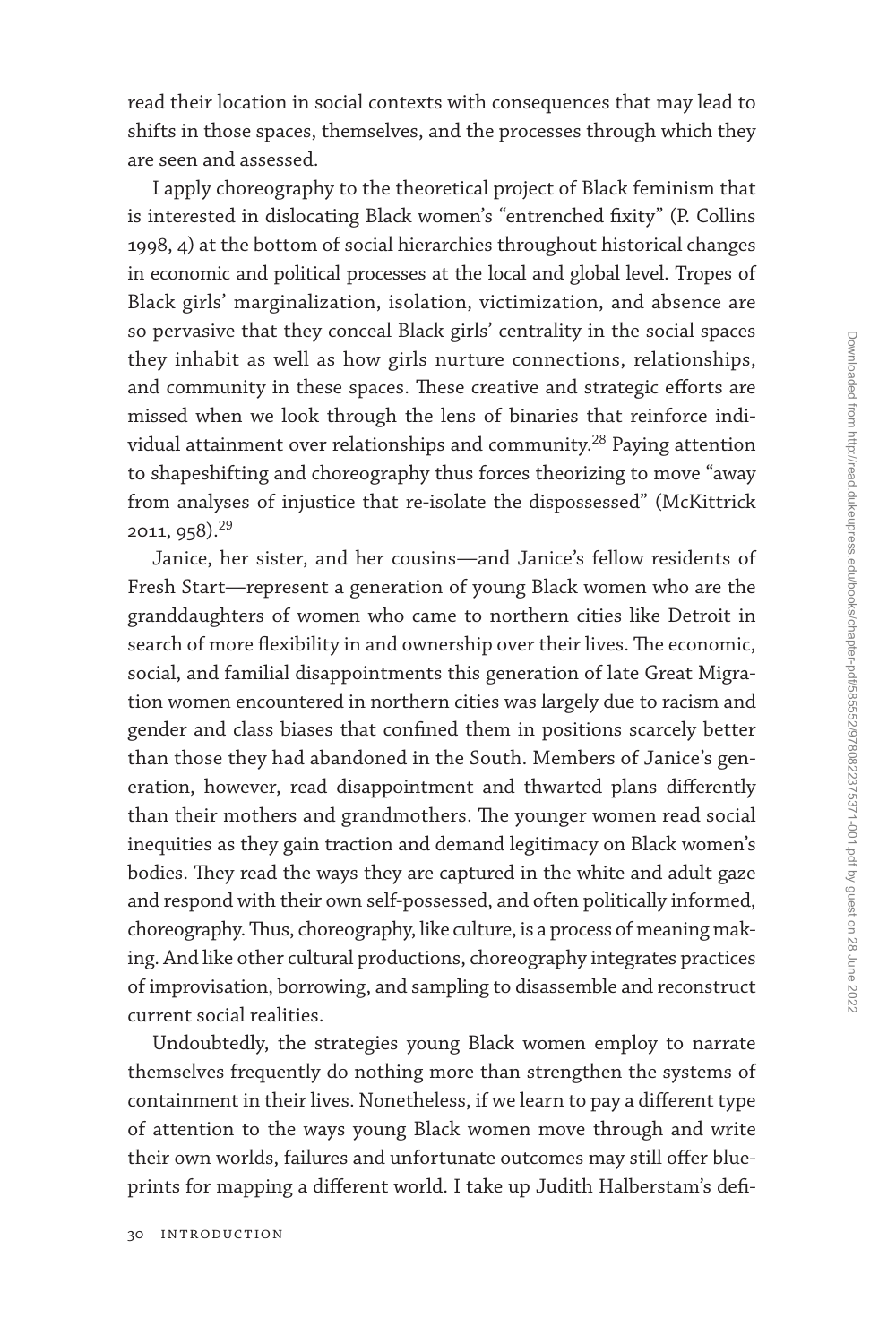nition of failures as "the spaces in between the superhighway of capital" and take seriously the call for intellectuals to aspire to work "that revels in alternative ways of living and moving through the world that are not readily legible, known, visible and, thus, valued" (2012, 19). Black girls' practices of reading, choreographing, and shapeshifting provide directions on these new roads. Ultimately, although young Black women are undoubtedly the focus of this book, *Shapeshifters* is concerned with locating the radical potential in all efforts—intentional, accidental, and otherwise—that move toward living outside of normatively scripted models of self-improvement and social mobility.

#### *Observing Participant*

I worked at ggc in all three service areas in the roles of volunteer dance teacher and program coordinator in the Community Outreach Program, director of both the Fresh Start Shelter and the Early Start Program, and as a worker under contract to implement the Move Experiment. In all of these roles I had direct and sustained contact with the shelter residents and girls in the other programs, and I interacted with direct service staff members as both co-worker and supervisor. As I moved up the agency ranks, I also developed complicated relationships with upper-level administrators and board members. In these relationships it was often made clear that my education, background, and ability to present myself in certain respectable ways was a form of cultural capital that could benefit the agency staff and clients. In my role as shelter director I had a unique view into the various ways cultural capital was performed and resisted at ggc. My physical presence as a relatively young Black woman collided with my role as program director and my position as a doctoral student to produce an identity within Fresh Start that in many instances served as the mutable screen on which ideas of race, class, and gender authenticity were projected. The ways in which the young women and the staff chose to interact with me were related to the roles I played and the wide-ranging situational contexts in which we found ourselves, but they were mostly about who others believed me to be despite these external considerations.

Although I am fully and inevitably present in this text, this ethnography is not about me. I am here throughout, though, as a reflection of the process of paying attention to what Soyini Madison calls the "being with in body-to-body presence with Others that makes the present realizably present" (2006, 323). My relationships with both the young women and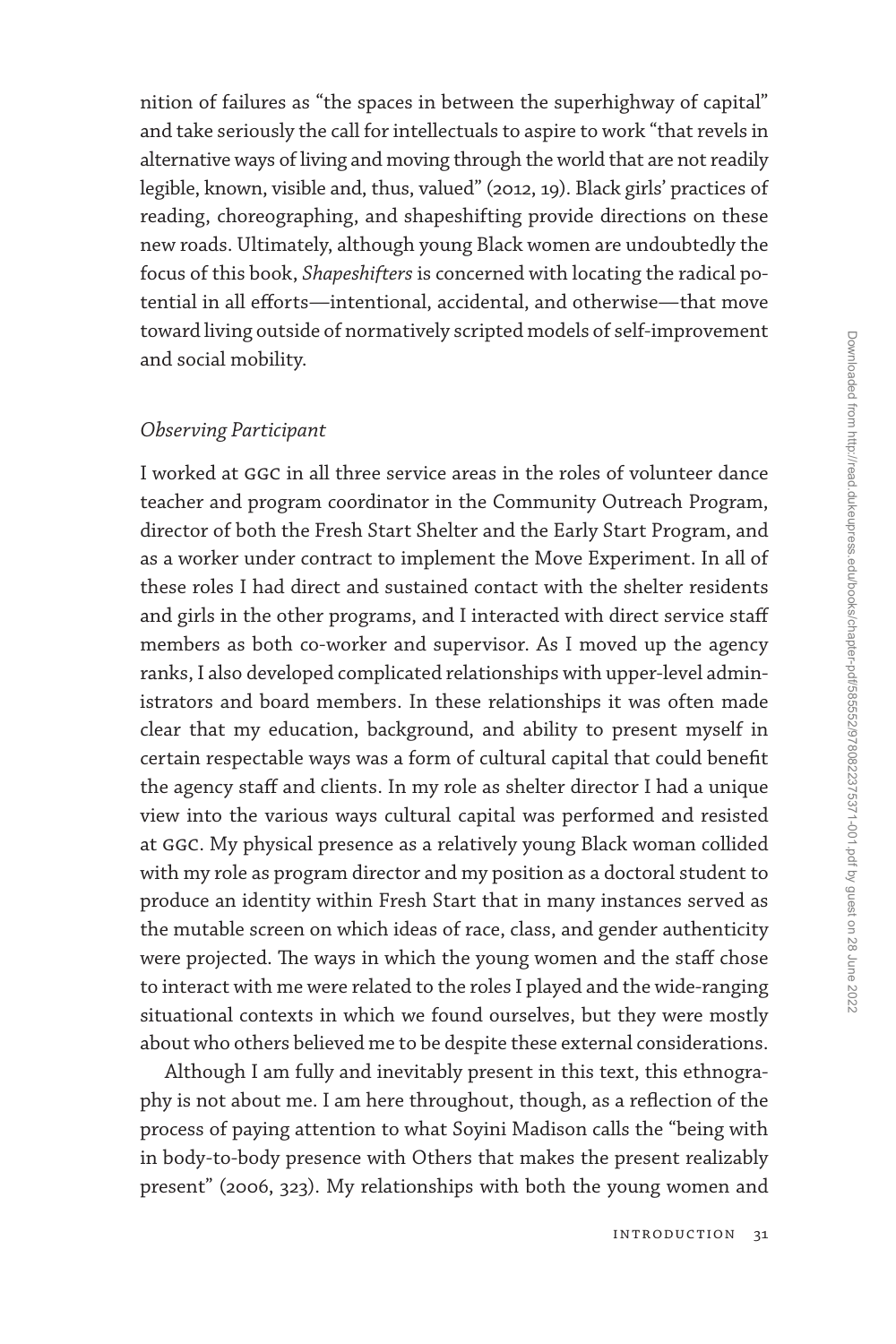the staff were shaped through eight years of daily contact that often challenged the boundaries between the social and professional, intimate and public, work and home. I have watched shy fourteen-year-olds grow into self-possessed twenty-seven-year-old women and pregnant young women develop into mothers of beautiful thirteen-year-old sons and daughters. Several of the young women, like Janice and Sharita, whose stories will be traced throughout this book, were in my company for at least four hours a day, three or four times a week, for over eight years. We traveled together on week-long camping trips, choreographed dances and wrote poetry, protested and spoke out, and just hung out together: running errands, visiting relatives, shopping, attending outdoor festivals and slam poetry readings, and sitting in parks in the summer and coffee shops in the winter talking about the things that bring this ethnography to life—our families, ambitions, fears, desires, and images of ourselves in the world.

Currently we trade weekly texts and photos and find time once a month for catch-up phone calls that last two or three hours. "In order to collect 'accurate data,'" Philippe Bourgois has written, "ethnographers violate the canons of positivist research; we become intimately involved with the people we study" (1996, 13). Madison uses Dwight Conquergood's concept of "co-performative witnessing" to expand on the nature of the connections and commitments that emerge in the ethnographic process within methodologies typically captured under the term *participant observation*. Madison defines *co-performative witnessing* as "shared temporality, bodies on the line, soundscapes of power, dialogic interanimation, political action, and matters of the heart" (2007, 827). The point about political action is central here, as co-performative witnessing also requires us to do "what others do *with* them inside the politics of their locations, the economies of their desires and their constraints, and most importantly inside the materiality of their struggles and consequences" (ibid., 829). Both Bourgois's and Madison's articulations are helpful for explaining the intention with which I approached this project and continue to think about and enact the relationships that made this book possible.

Anthropologists' claims to deep and enduring relationships with their interlocutors are both expected and easily dismissed as the disingenuous musings of self-congratulatory ethnographers. The fact that I developed close and complicated relationships with the girls whose stories I present in *Shapeshifters*, their families, and the Fresh Start shelter staff was not exceptional but required by the nature of the research and intensified by the fact of my employment with ggc. We shared time and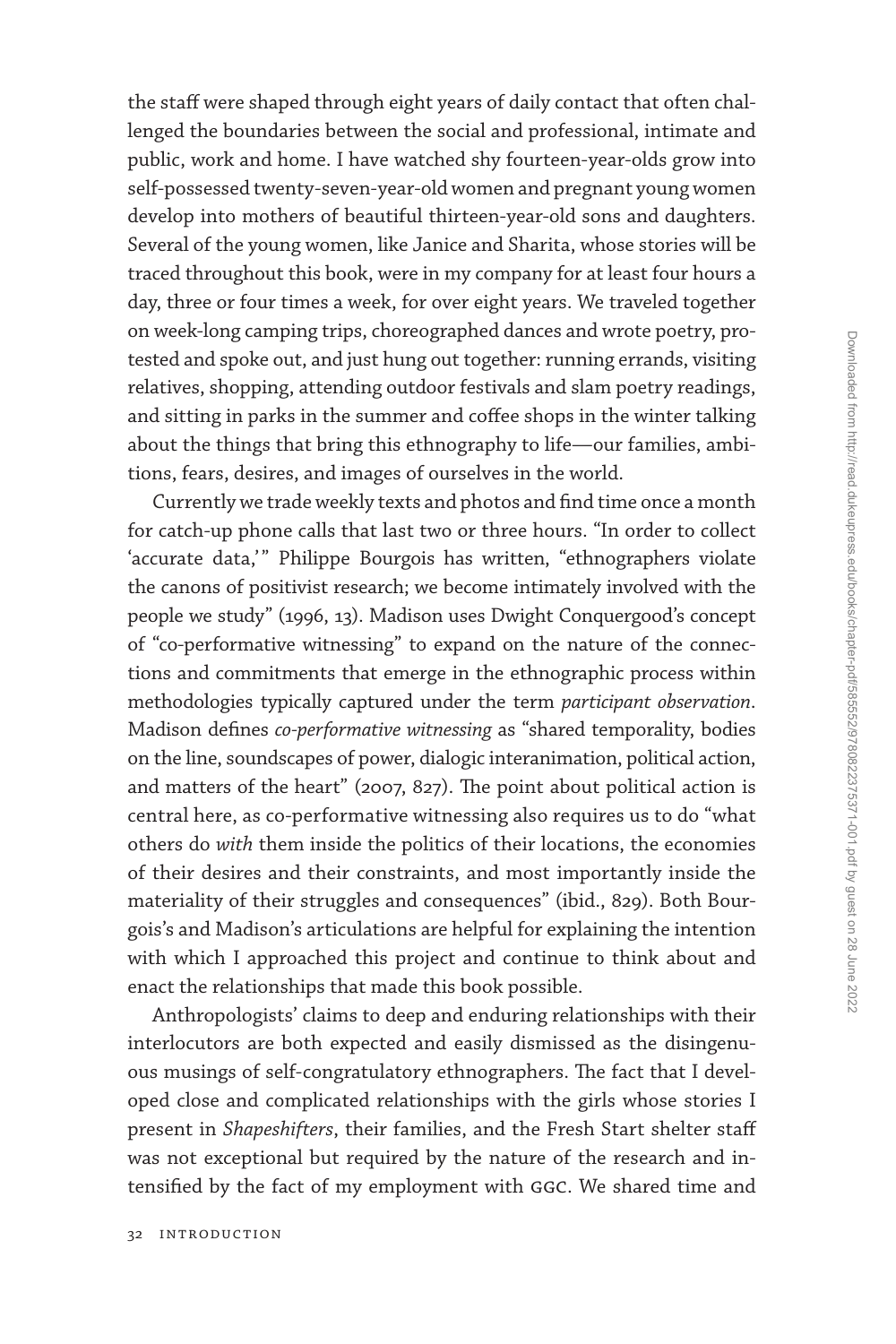space and jointly constructed "soundscapes of power" that were animated by our hearts, with all their expansiveness and limitations. Though we may have struggled in the same temporal and geographic boundaries, the shape of our struggles and the consequences for the actions we took to move through them were not the same. The social spaces that we created together were rife with power differentials. There were many things I was not. I was not homeless, not a girl, not born and raised in Detroit, not an hourly staff member, and not a parent. There were other things that I was. I was a PhD student, a program director with the power to hire and fire, and a middle-class Black woman. The things that I was and was not, the labels that preceded me, and the ways in which these labels were attached to privilege mattered in every context for how I was both seen and able to see. It also mattered that I was often able to witness and write about struggles that did not necessarily affect me outside of my own political investments and commitments to these girls and women.

Through each stage of the process of producing *Shapeshifters* (entering the site, conducting fieldwork, writing, revising, writing and revising again, and reentering the site, and conducting more fieldwork), I was confronted with my own collusion with the structural, institutional, and ideological forces that constrain the possibilities for Black girls. I was also confronted with opportunities for taking productive actions as responses to these constraints. I write with as much love and honesty as my facility with language will allow about our individual and collective maneuverings through constraint and opportunity as they differently presented themselves to us—Black girls and a Black woman with the privilege of witnessing, living with, and renarrating their stories.

In my countless informal conversations with the Fresh Start residents, I have always been impressed with their candor and fearlessness in talking to me about issues that are not only revealing and sensitive but also often critical of the agency and me in my role as the shelter director. I was grateful for the opportunity, through the gift of these young women's honesty and critical insight, to learn more about myself, especially my blindness to my own presumptions and biases. I undoubtedly used the myth of my exceptionalism to my advantage and, I hope, to the advantage of the young women in this ethnography and those like them who will be affected by their truths. Thus, it is important that I am transparent about my less academically motivated intentions in taking on the boundarycrossing roles that inflected many of the events in this book. The idea of being the director of a homeless shelter was appealing to me for several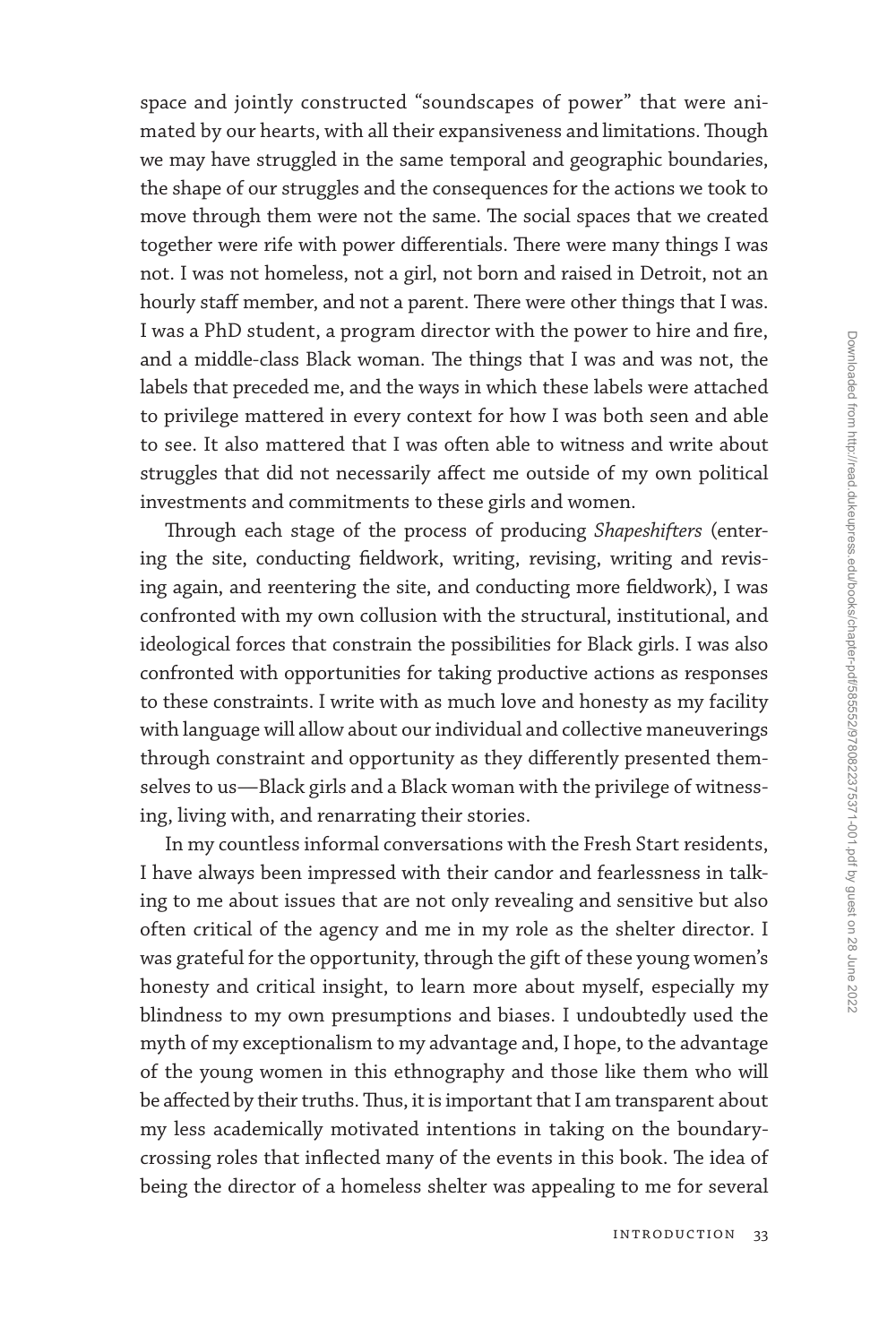reasons. Having been in graduate school for nearly four years and witnessing the passing of normative milestones such as the birth of babies, job promotions, and marriages in the lives of my nonacademic peers, I craved a concrete, discernible example of forward movement in my life. The position of shelter director was a way for me to project a shift in my life that I believed would be read as an appropriate adult achievement by my friends and family.

While I was working in the outreach program, more graduate students than I could count from the social science, education, and social work programs at the University of Michigan received clearances to conduct research at ggc. Young researchers with notepad and pen in hand would sit at the back of the room during our workshops or call young women into small rooms for interviews. I believe the majority of the scholarship was well-intentioned and intended to raise important questions. Yet I always wondered while running a workshop or participating in a meeting how different the agency looked from the perspective of the back of the room and distanced from the very real stakes that held all of us so tightly in their grasp.

From all I heard and saw about Fresh Start during my first year at GGC, the shelter was at the vital heart of the agency's tensions and was a microcosm for many of the challenges that confronted Detroit. The prospect of directing the shelter was immediately terrifying to me: it was clearly a difficult job that had substantial consequences for the young woman who depended on the shelter's institutional support and care. Directing the shelter was also immediately appealing: it was an embedded position from which I would be unable to deny the invisible tensions that made the shelter more than just a site housing interesting interlocutors. In this role, I believed, it would be impossible to write about Black girls without also including the imprint adult professional caregivers provide in simultaneously constructing and resisting the practices of exclusion that constrict Black girls' access to resources and opportunities that enable them to live self-directed lives. I suspected that acting as the shelter director would produce a more complicated narrative than one that centers on a faceless neoliberal institution that either subjugated Black girls or romanticized their resiliency. I also believed that working as an employee of the agency would reveal the multiple perspectives and competing interests that frustrate young Black women's attempts to transition out of homelessness and define success for them.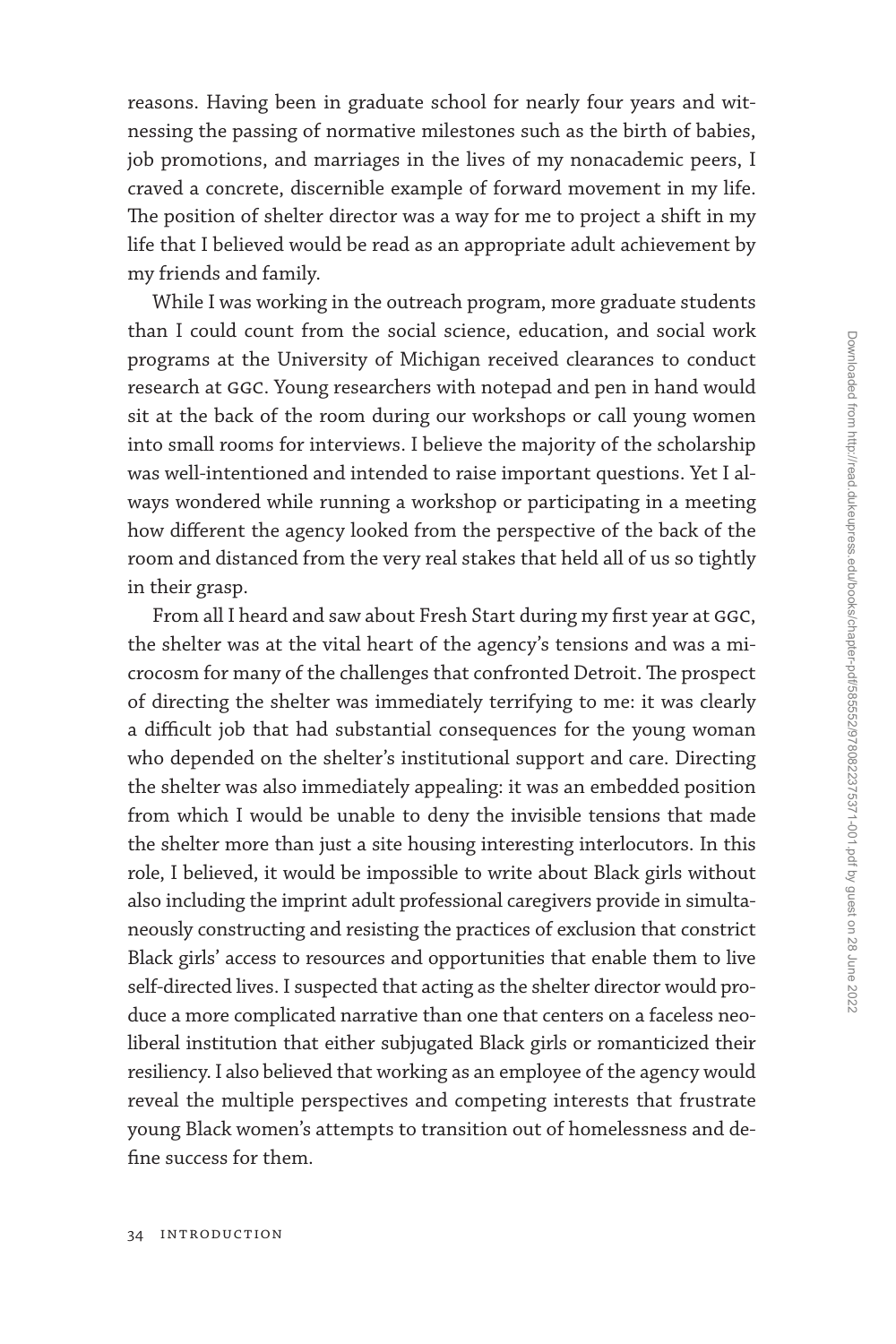I was never surprised, but often disappointed, by just how much I was a product of the very norms I set out to disrupt through my research. On my first day as a volunteer I told the residents that I was an anthropologist. My description of my research at that time included references to the lifeworlds of Black girls and processes of identity formation. The three residents who came to my first class laughed in response. The one who appeared to be the oldest said: "You can write what you want, but don't get it twisted. You are Black just like us. We are going to want you to do more than write while you're here."

I am not suggesting that this young woman sanctioned my appointment as a program coordinator and then shelter director. I do know, however, that the residents and the resident advisors did not consider me a typical researcher, making comments about how I would have to "help out" and "wouldn't be allowed to just sit there and take notes," and I was more than receptive to this reading of my positionality. With my own complicated relationship to the various ways capital was inscribed in and through my body, I imagined Fresh Start as a space where the narration of Black girlhood would require cross-cutting orientations to "help out." We were all in this beautiful mess together. And only together could we craft models for different, more life-honoring ways of living.

#### *Chapter Descriptions*

The first chapter in this book tells the stories of three generations of women in the Brown family. It begins with Janice's grandmother, Bessie, who came to Detroit from Alabama in the mid-1960s as part of the late Great Migration, and also includes Janice's mother and aunts. The story of the Brown family charts a map of Detroit and tells a narrative of Detroit history from the perspective of low-income Black women who came to the city as processes of deindustrialization began to leave a visible mark on the lives of Black Detroiters. Bessie and her daughters had to earn their livelihood through backbreaking work in the low-paying service sector and care industries. I use the experiences of Janice and her sister and cousins, who are the third generation of Brown women in Detroit, to reconsider a politics of care as defined by Black girls. *Shapeshifters* is about Black girls, but Black girls do not fall from the sky or mysteriously emerge from state institutions. Their stories matter but do not exist in a vacuum. Janice and her cousins theorize their lives in relationship to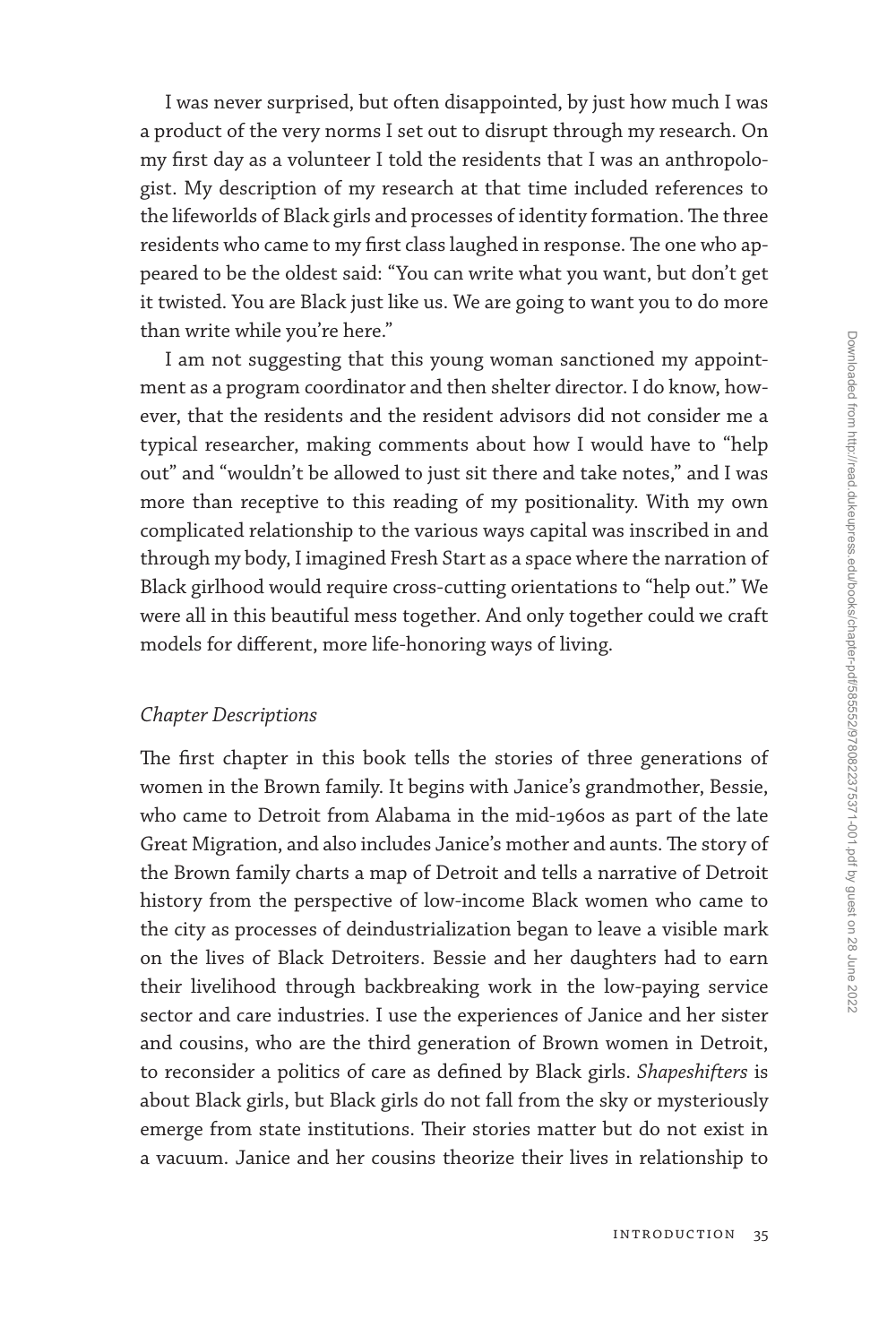the life stories of the adults to which they have been exposed, the experiences of their family members, histories that have been passed down to or hidden from them, and their own understanding of these intersecting trajectories.

In chapter 2, I introduce the period in the shelter known as the shelter renovations or takeover when Camille, a former automotive industry executive, became the interim executive director of ggc. The renovations, makeovers, and improvements that Camille and the ggc board mandated for the shelter encompassed more than the physical structure of the building and, in fact, were primarily concerned with remaking the shelter residents through a specific focus on the discursive and embodied practices that construct the idea of successful Black girlhood. Chapter 2 addresses protest as it relates to the class politics, read through culture, that undermine Fresh Start's mission of "empowered positive choices" often repeated by the shelter staff.

Chapter 3 opens with the retelling of the story of a week-long camping trip and visit to a dude ranch in Ohio. It then moves to an analysis of the narrative—part urban myth and part oral history—surrounding a protest staged by the shelter residents and staff in the early days of Fresh Start's opening. These events and, most importantly, the ways they are retold and performed illustrate how Black girls respond to the ways they are misread by creatively narrating themselves and locating spaces of play in and through protest.

Chapter 4 focuses on how sexuality and gender organize the lives of young Black women by investigating the way ideas regarding normative and deviant sexuality as well as appropriate and dysfunctional gendered expressions circulated in the Fresh Start shelter. I introduce this chapter with the spoken word performance of a shelter resident named LaTonya whose words, and the intention behind them, force us to acknowledge the implications of perceptions of young Black women's sexuality as read through class. This chapter also tells Dominique's story. Dominique is an out lesbian who identified herself alternately as a "thug" and "mack" in the shelter and proceeded to charm the residents and shelter staff members with her compelling bravado. Through the accounts of those whom Dominique calls the "wannabes" (the other young women in the shelter who start dressing and comporting themselves in imitation of Dominique's machismo style), the staff members who are simultaneously repelled and seduced by Dominique's confident sexuality, and Dominique herself, we witness specific examples of how social benefits are offered to and sanc